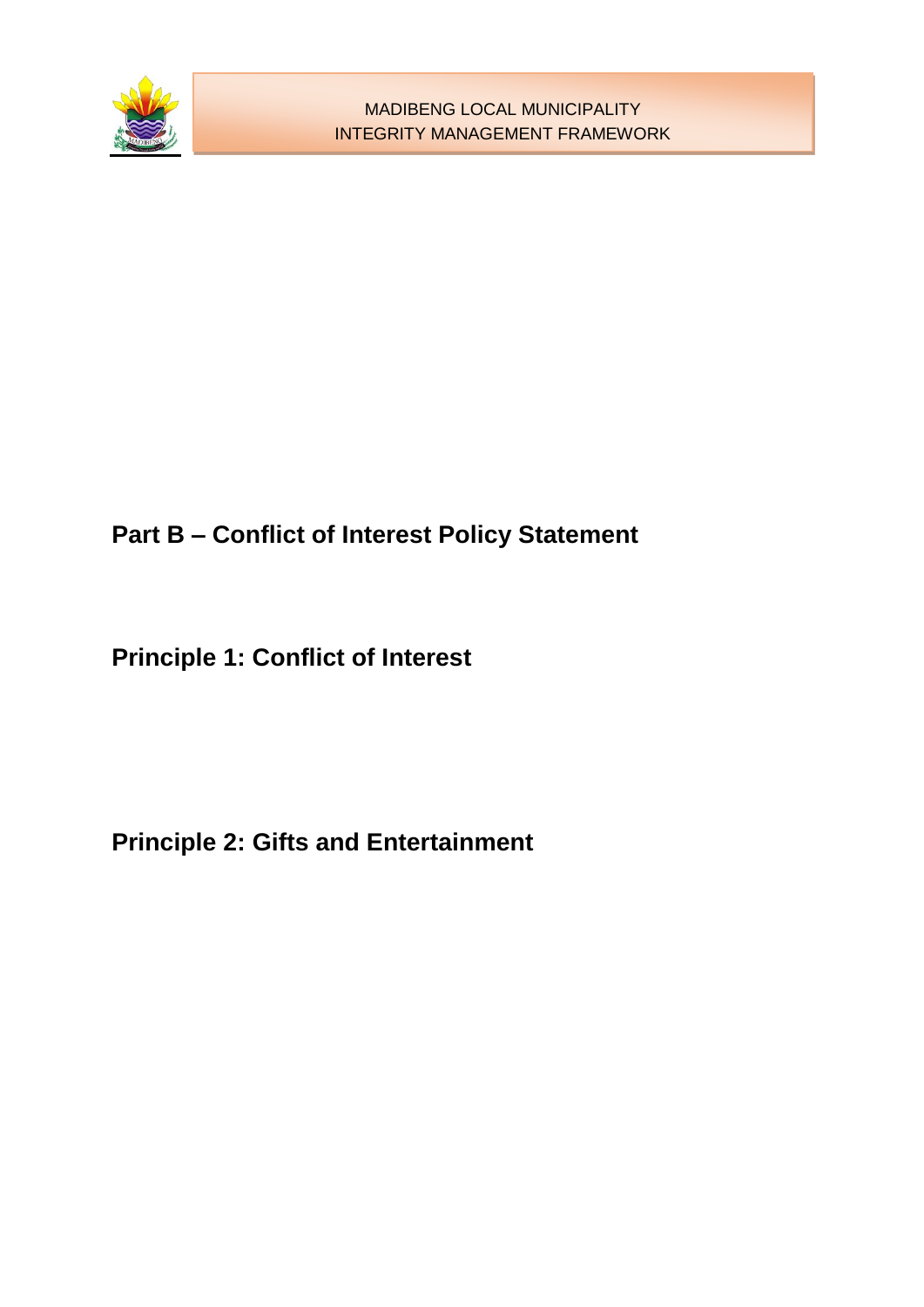

#### **Integrity Management Framework - Integrity Principle 1**

CONFLICT OF INTEREST

### 1. **Introduction**

The Madibeng Local Municipality (MLM) is committed to fostering a culture that is devoted to the principles of ethics and integrity. MLM further seeks to employ and work with business and social partners who share these values. The Integrity Management Framework ('the Framework') seeks to confirm MLM's position and to uphold the values and principles through high standards of ethics and integrity. The framework makes it clear that the MLM is implacably opposed to corruption and unethical behaviour. It sets out the behaviours that underpin the policy, processes and procedures for the work of MLM. It is designed to highlight integrity as a key consideration in decision making and in our dealings with ourselves and others.

A key consideration is upholding the principles of ethics and integrity is the avoidance of any conflict of interest which may arise, and to promptly declare any personal, financial or business interest or that of a Family Member.

This policy is to read in conjunction with the Integrity Management Framework as it forms an integral part thereof.

# 2. **Purpose and Objectives**

The purpose of this policy is to ensure that all Employees of MLM demonstrate the highest ethical standards in the conduct of MLM affairs and in their relationships with Clients and potential Clients as well as with Suppliers and potential Suppliers. This policy sets a framework to ensure that Employees adhere to the MLM's acceptable business principles in respect of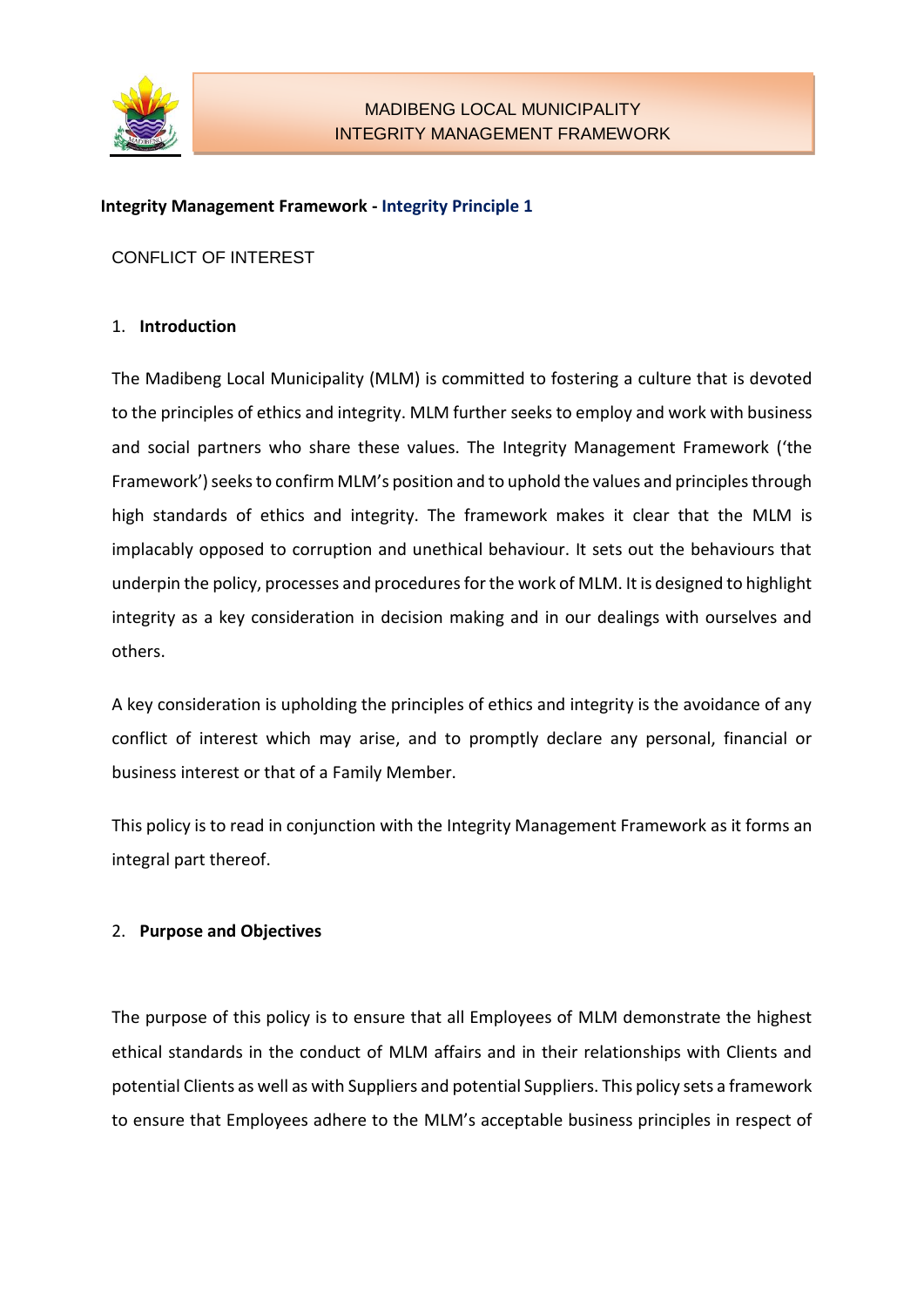

personal and professional conduct and ensures that Employees exhibit a high degree of personal and professional integrity at all times.

The objective of this policy is to regulate and clarify conflict of interest within the workplace for all Employees and to set guidelines in how they deal with conflicts of interest. The policy further sets the benchmark as far as all Employees must avoid personal activities or interests which conflict or may conflict with their duty and loyalty to the MLM.

### 3. **Scope**

This policy shall apply to all Employees as defined as well as Employee's employed by any of the entities within MLM.

In cases where a particular department has adopted a more stringent policy relating to conflict of interest, the more stringent policy take precedence over this policy in respect of Employees in that particular department.

# 4. **Definitions**

| Term           | <b>Definition</b>                                                                                                                                                                                                                                |
|----------------|--------------------------------------------------------------------------------------------------------------------------------------------------------------------------------------------------------------------------------------------------|
| <b>Clients</b> | Any person (including a legal entity) to which MLM provides or<br>intends to provide Goods or Services including residence, property<br>owners, developers, tenants, shareholders and persons or legal<br>entities associated with such Clients. |
|                | A conflict between the public duties and private interests of an                                                                                                                                                                                 |
|                |                                                                                                                                                                                                                                                  |
| Conflict<br>οf | employee, in which the Employee has private interests which could                                                                                                                                                                                |
| Interest       | improperly influence the performance of his/her official duties and                                                                                                                                                                              |
|                | responsibilities                                                                                                                                                                                                                                 |
|                |                                                                                                                                                                                                                                                  |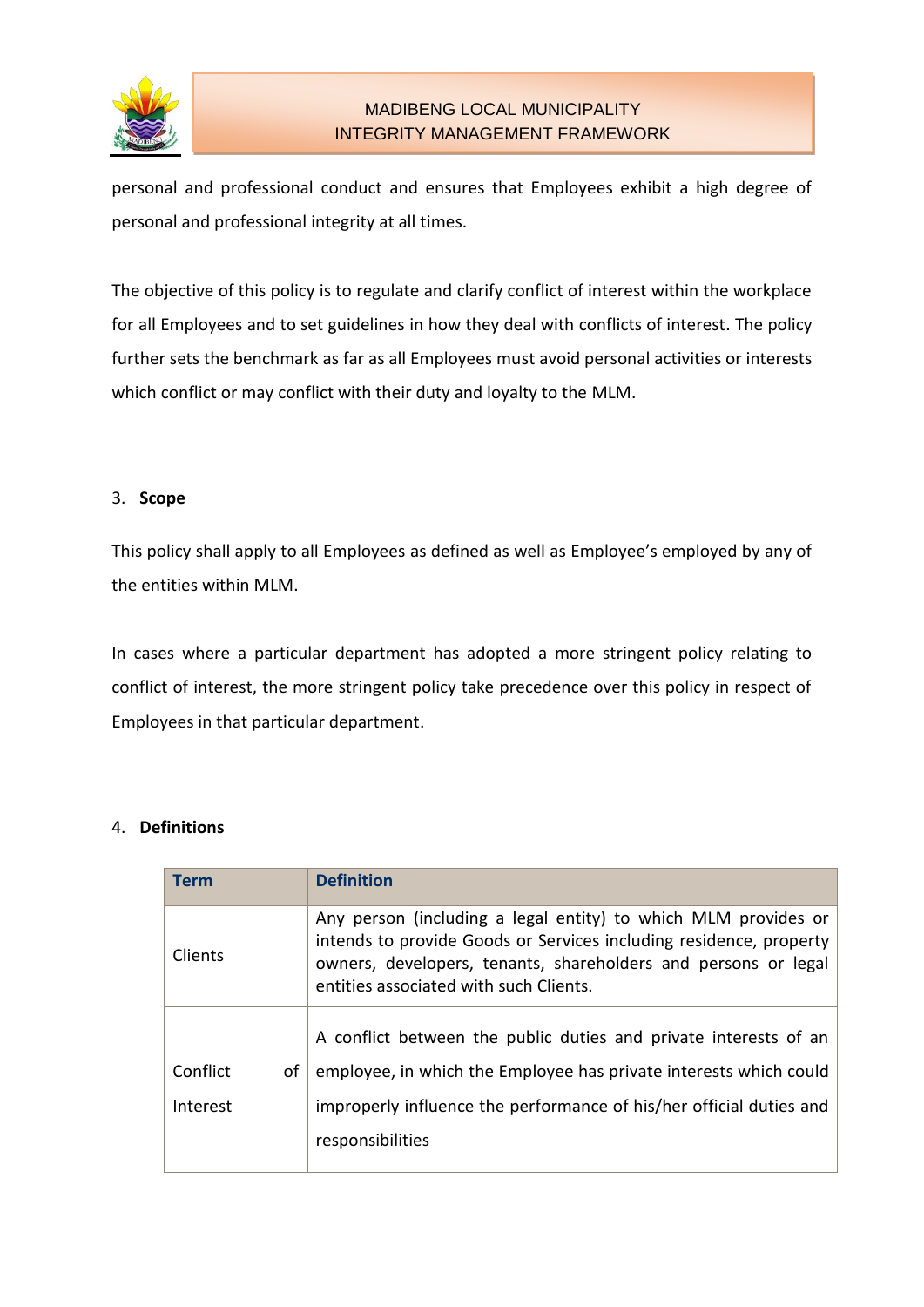

| <b>Term</b>                           | <b>Definition</b>                                                                                                                                                                                                                                                                                                                                                                                                                                                                          |
|---------------------------------------|--------------------------------------------------------------------------------------------------------------------------------------------------------------------------------------------------------------------------------------------------------------------------------------------------------------------------------------------------------------------------------------------------------------------------------------------------------------------------------------------|
| Employees                             | Any person who works for the Council and who receives, or is<br>entitled to receive, any remuneration; and any other person who in<br>any manner assists in carrying on or conducting the business of the<br>Council. For purposes of this policy, employee includes independent<br>contractors, labour broker employees, persons seconded from other<br>local, provincial or national government, or seconded from any<br>entity belonging to a local, provincial or national government. |
| <b>Family Members</b>                 | This may be a spouse, children, parents, grandparents, brothers and<br>sisters, parents-in-law, cousins, brothers and sisters-in-law, and any<br>other family of an Employee of MLM. This also includes adopted and<br>step-children. Spouse also includes those married under customary<br>and traditional law and live-in partners of such an Employee.                                                                                                                                  |
| Financial<br>Interest                 | A financial interest is any advantage an Employee of MLM receives<br>as a result of his/her dealings with a Supplier or Client, such as<br>vouchers,<br>discounts,<br>services,<br>business,<br>money,<br>more<br>accommodation, gifts, entertainment, shares, travel, sponsorships<br>and so forth.                                                                                                                                                                                       |
| Private<br>or<br>Personal<br>Interest | A Financial Interest, ownership interest or any relationship with a<br>third party and any other entity                                                                                                                                                                                                                                                                                                                                                                                    |
| Services                              | Any intangible activities such as cleaning, consultancy, legal etc.                                                                                                                                                                                                                                                                                                                                                                                                                        |
| Supplier                              | Any supplier or potential supplier (including a legal entity) and<br>includes any contractor, sub-contractor, consultant, specialist,                                                                                                                                                                                                                                                                                                                                                      |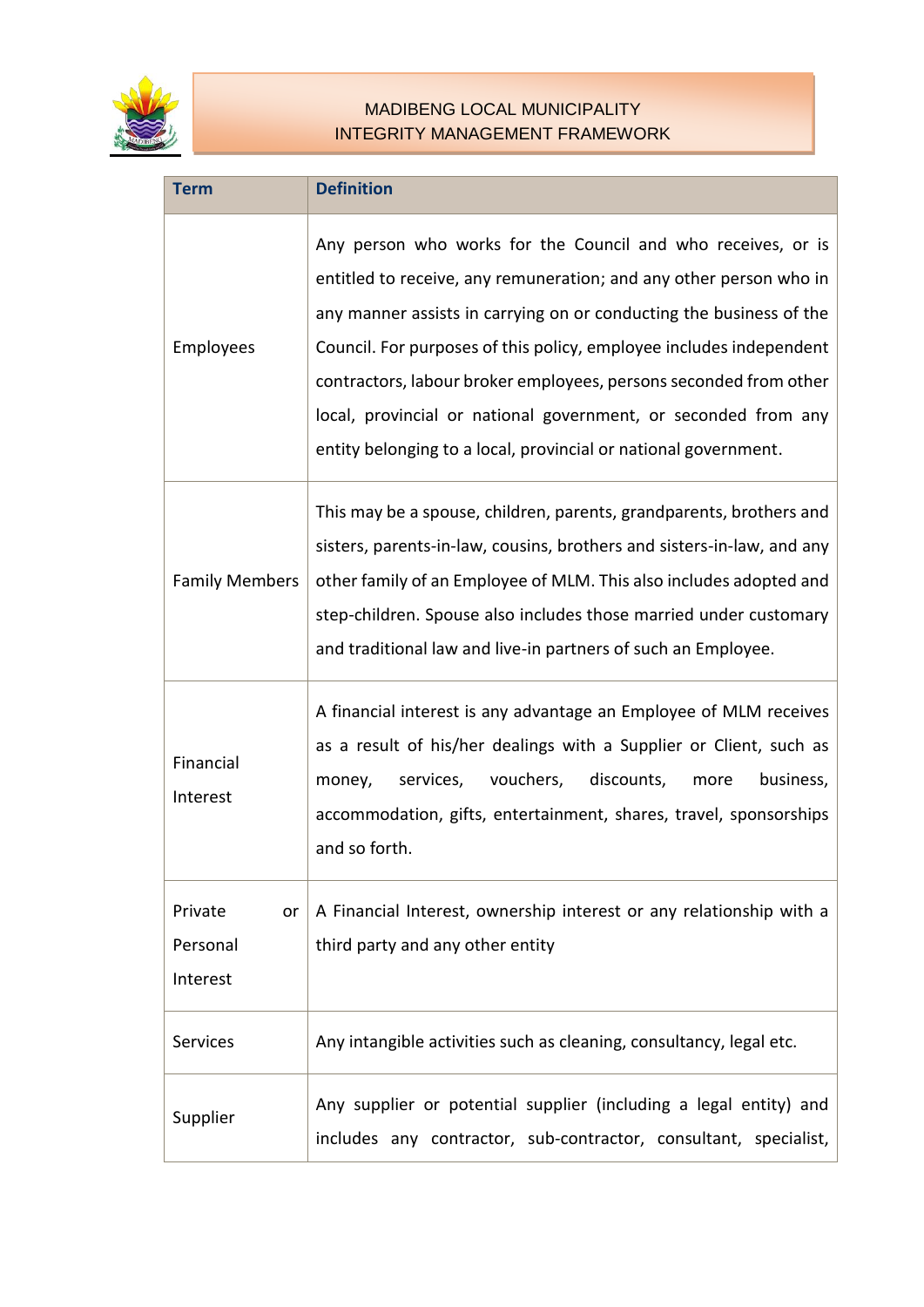

| ∣ Term | <b>Definition</b>                                                |
|--------|------------------------------------------------------------------|
|        | vendor etc who provides Goods and Services to MLM or acts on its |
|        | behalf.                                                          |

# 5. **Applicable Laws, Regulations and Codes.**

A copy of the applicable laws, regulations and codes can be obtained from HR or legal / risk departments.

What follows hereunder is only a brief summary of some of the provisions contained therein.

### **Common law**

Every Employee has, in common law, a duty of good faith towards his / her employer. This duty of good faith includes the duty to avoid a Conflict of Interest and this policy explains and clarifies these obligations.

# **Prevention and Combating of Corrupt Activities Act 12 2004 (PRECCA)**

The PRECCA prohibits members of public bodies from holding private interests in contracts with that body, unless the exceptions in the Act apply. That is, any public officer who acquires a private interest in a contract connected with the public body in contravention of the Act, is guilty of an offence.

#### **Municipal Systems Act 32 of 2000**

*Schedule 1 –* Code of Conduct for Councillors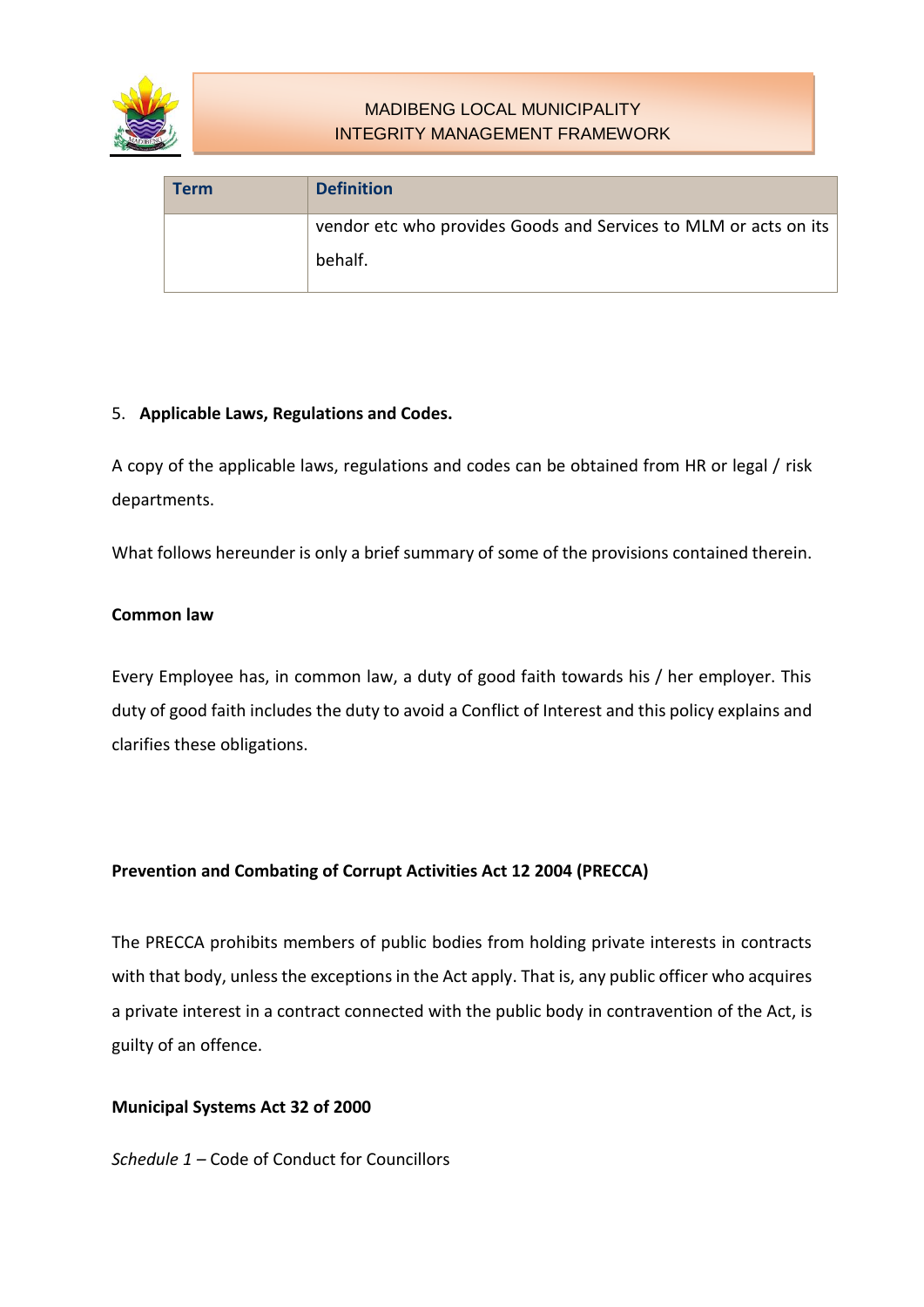

Disclose to the municipal council, or to any committee of which that councillor is a member, any direct or indirect personal or private business interest that that councillor, or any spouse, partner or business associate of that councillor may have in any matter before the council or the committee

# *Schedule 2 –* Code of conduct for Municipal Staff Members

Should a staff member have a business interest in any number of companies or close corporations he/she shall declare such business interest/s as required in terms of the Municipal Systems Act (Act 32 of 2000) under section 4 of *Schedule 2 –* Code of conduct for Municipal Staff Members

Where a staff member who or whose business associate or family member acquired or stands to acquire any direct benefit from a contract concluded with the municipality, he/ she must disclose in writing, full particulars of the benefit to Council as required by the Municipal systems Act. Interests to be declared, which may give rise to a conflict of interest with the staff member's relationship with Council, include:

- shares and securities in any company;
- membership of any close corporation;
- interest in any trust;
- directorships;
- partnerships;
- consultancies and retainerships
- other financial interests in any business undertaking;
- other employment and remuneration;
- interest in property;
- pension; and
- subsidies, grants and sponsorships by any organisation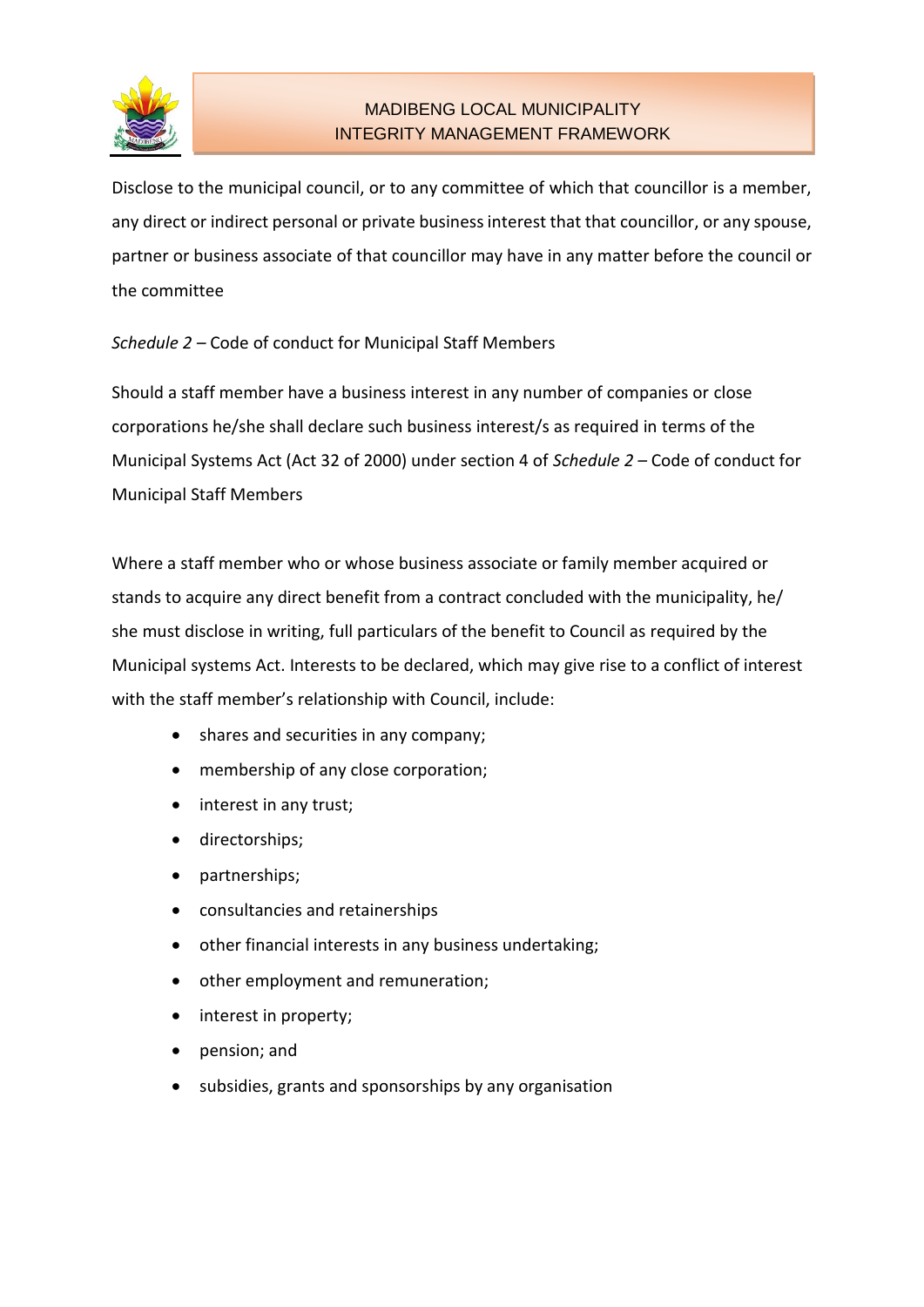

# 6. **Policies and Work Place Rules**

The rules below should not be seen as exhaustive and is supplementary to the Code of Conduct.

- An Employee is prohibited from being a party to a contract for the provision of goods or services to the MLM; or to do business with any other municipality or municipal entity.
- MLM requires mandatory disclosure of all confirmed offers of employment by Employees in a managerial role. As part of the contractual terms, the MLM will also require such disclosure from Suppliers and prospective Suppliers in the Municipality's standard bidding documents.
- Any Employee of MLM may not use the position or privileges of an Employee, or confidential information obtained as an Employee, for private gain or to improperly benefit another person.
- An Employee may not take a decision on behalf of MLM concerning a matter in which that Employee or that Employee's Family Member, business associate or friend, has a direct or indirect Private or Personal Interest.
- Furthermore, an Employee may not secure, source, canvass or promote any business or business activities for an external company, supplier or contractor within the Municipality where such Employee stands to gain directly or indirectly as friends, Family Members, or in any other way which may be deemed to be personal or unethical;
- An Employee may also not mislead or attempt to mislead the Council, a structure of Council, in its consideration of any matter**.**
- Any Employee considering outside directorships must obtain prior approval from their line manager or the Ethics Office.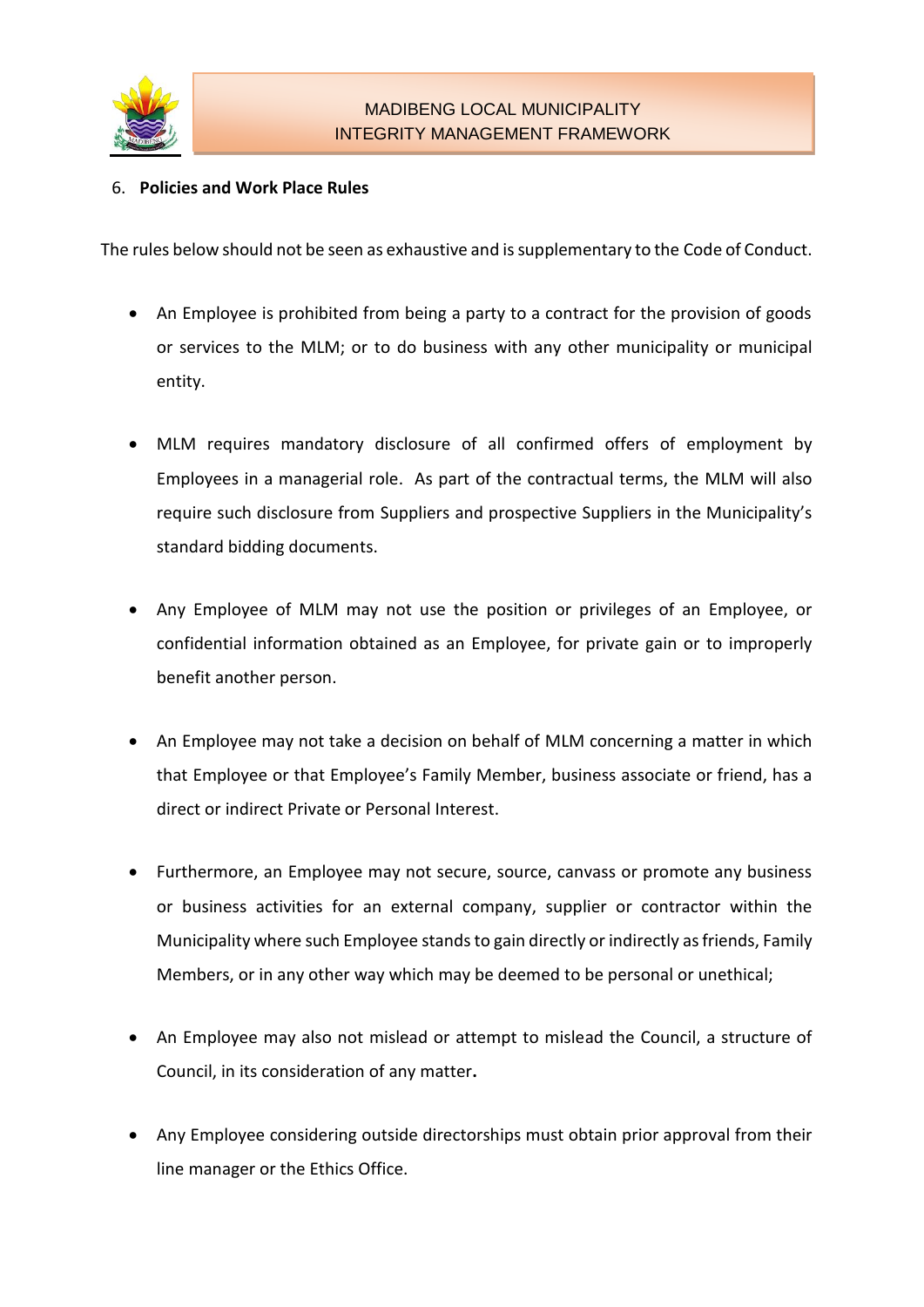

- Employees must not have any competing interests with MLM.
- Employees must not make secret profits
- Employees should not influence, be involved in or coerce any Employee or representative of the MLM or the MLM's potential or current Suppliers or Clients to employ the Employee's Family Member or friends is prohibited.
- Senior public officials shall not act, in such a manner as to take improper advantage of their previous public office and to minimise the possibilities of:
	- o Allowing prospects of outside employment to create a real, potential or apparent conflict of interest for public office;
	- o Taking personal advantage of information obtained in the course of official duties before it becomes generally available to the public; and
	- o Using public office to unfair advantage in obtaining opportunities for outside employment.
- An Employee should never invest in a Supplier if they have any involvement in the selection or assessment of, or negotiations with, the Supplier or if they supervise anyone who has such a responsibility. An Employee should never invest in a Supplier if they are responsible for dealings with that Supplier, or supervise anyone with such responsibility.
- Any substantial interest in a Supplier requires the prior written approval of the employee's line manager. For the purpose of this policy a substantial interest means any economic interest that might influence or appear to influence an Employee's judgement. If in doubt, Employees should consult their line manager.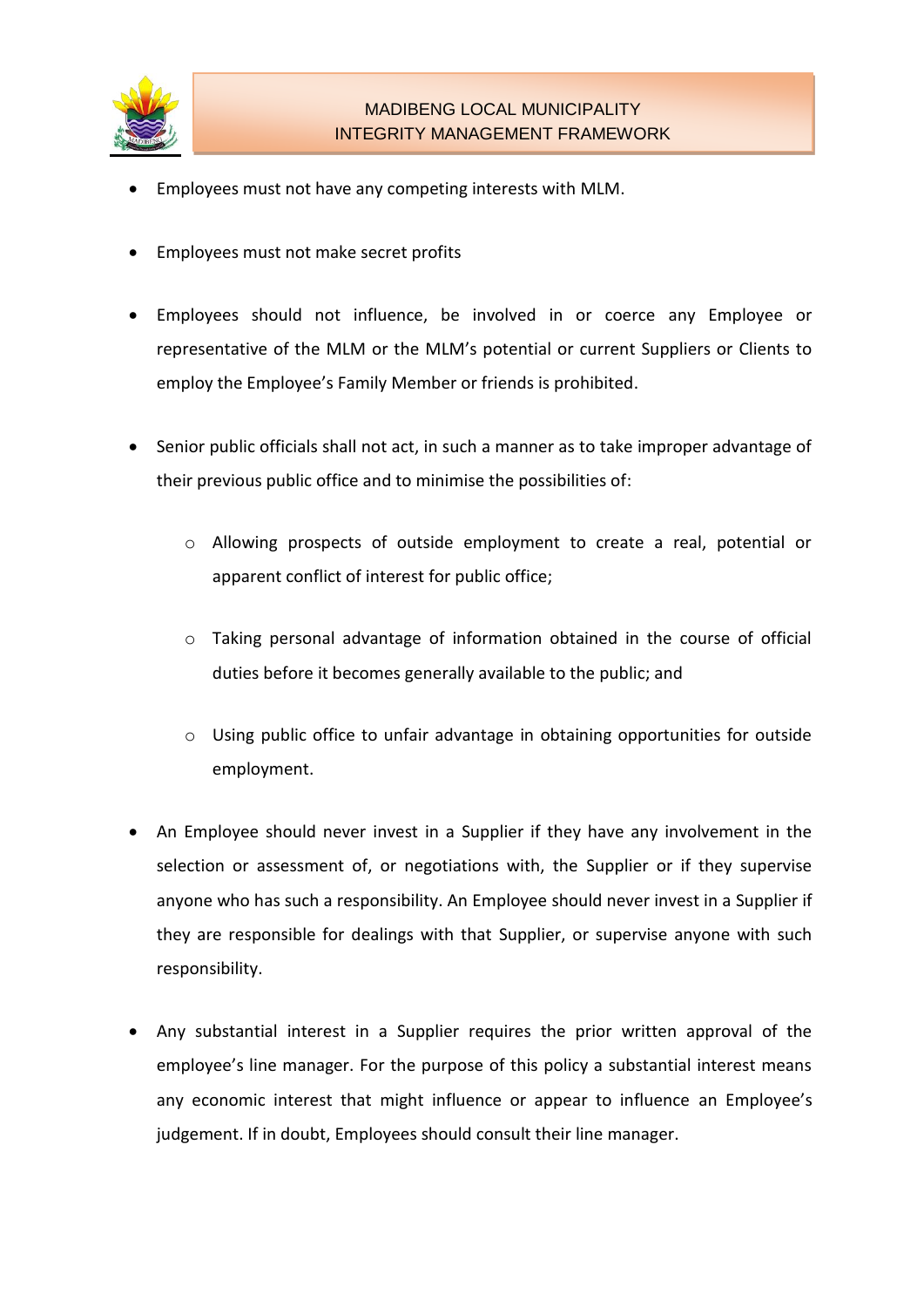

- Under no circumstances should an employee be assigned to, accept or find him or herself in a situation with the responsibility to supervise or evaluate a Family Member, or person with whom he or she has an intimate relationship. It is the responsibility of all Employees to immediately disclose to Human Resources the existence of any such situation, or the possibility that such a situation may arise. Human Resources will deal with it appropriately.
- Employees should not be in a position where they are able to hire, affect terms and conditions of employment or influence the management of any Family Member, regardless of whether that person is an MLM staff member or employed by an MLM Supplier. Exceptions require specific approval by the relevant Employee's line manager or any person designated for this purpose.
- An Employee of MLM may not engage in any of the following without the prior written consent of the Accounting Officer:
	- o The performance of any work for MLM otherwise than as an employee,
- 7. Obtain a financial interest in any business of the MLM. **Identification, Disclosure and Managing Conflict of Interests**

# **Identification of Conflict of Interest**

On-going training, awareness and induction of new Employees on this Conflict of Interest policy will be provided.

Methodology to identify Conflict of Interest include declaration of conflicts and the monitoring of conflicts disclosed and gifts received.

All Employees and Suppliers, will be subject to screening, vetting and probity checks upon employment or application to provide services. This requirement may be applied to all 'at risk'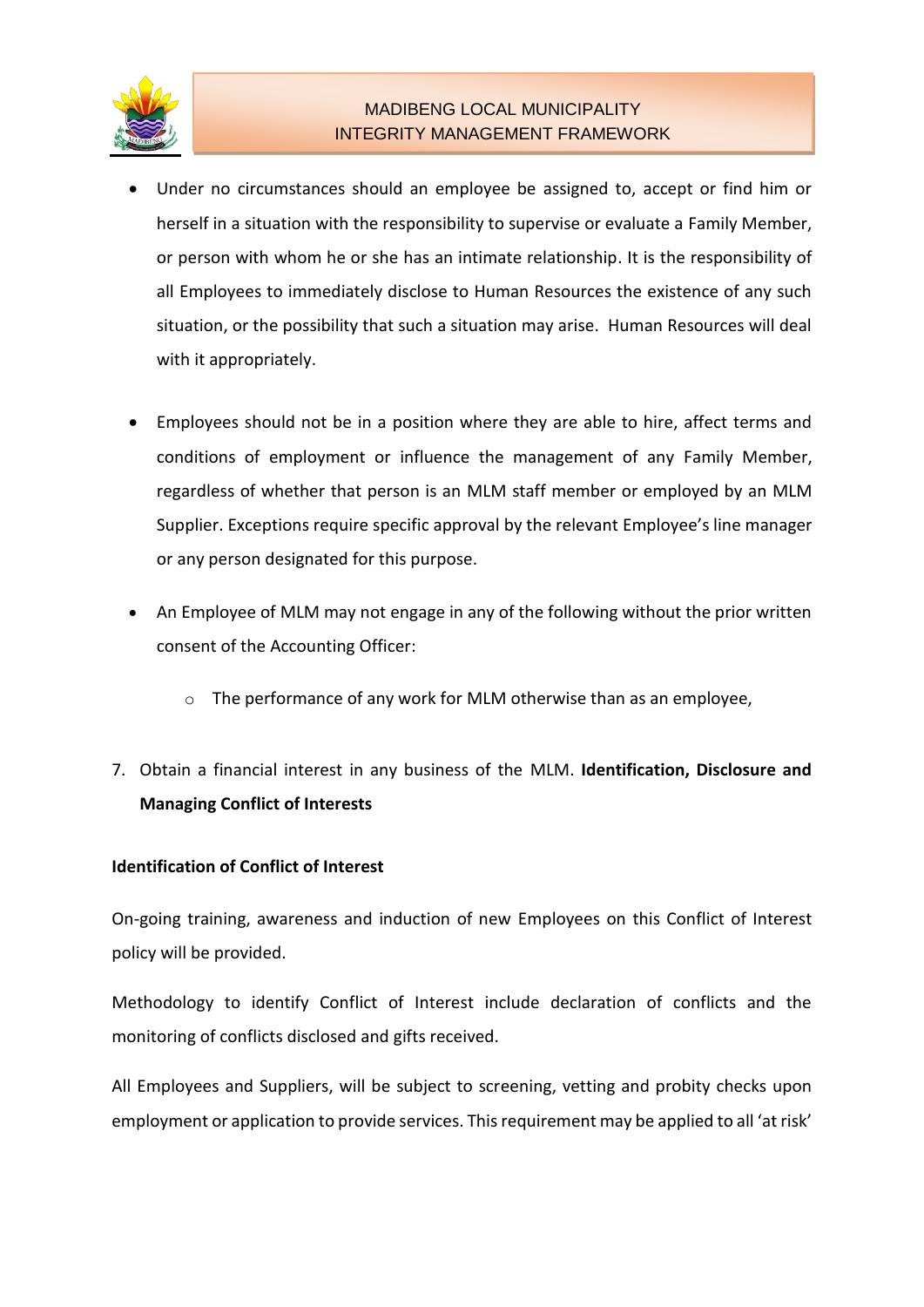

Employees already in the employ of MLM where necessary. These individuals will be required to sign a consent form authorising such checks.

Appointments will be made once screening has been completed and the candidate has a clear criminal, academic and professional record. Defaulting individuals or companies will be placed into a database and restricted from doing business with MLM or other organs of state. The Registrar of Companies will be informed of defaulting directors or companies through the office of the Commissioner of Integrity.

Conflict of interest may arise when:

- Financial or personal considerations may influence, or appear to influence, the judgement of an Employee in conducting his/her duties
- Private Interests and company interests are mixed
- Business decisions are based on Private Interests
- The other interest/activity is so intensive as to distract an Employee from effective fulfilment of his/her duties

When deciding whether an investment might create a conflict of interest an Employee should consider the following questions:

- Would the investment affect any decisions I will make on behalf of MLM?
- How would my investment look to others inside MLM would they think it might affect how I do my job?
- How would my investment look to someone outside MLM, such as a resident?

Conflicts of interest can arise where Employees are offered or accept gifts, hospitality or other favours, which may be perceived as attempts to influence their judgement in relation to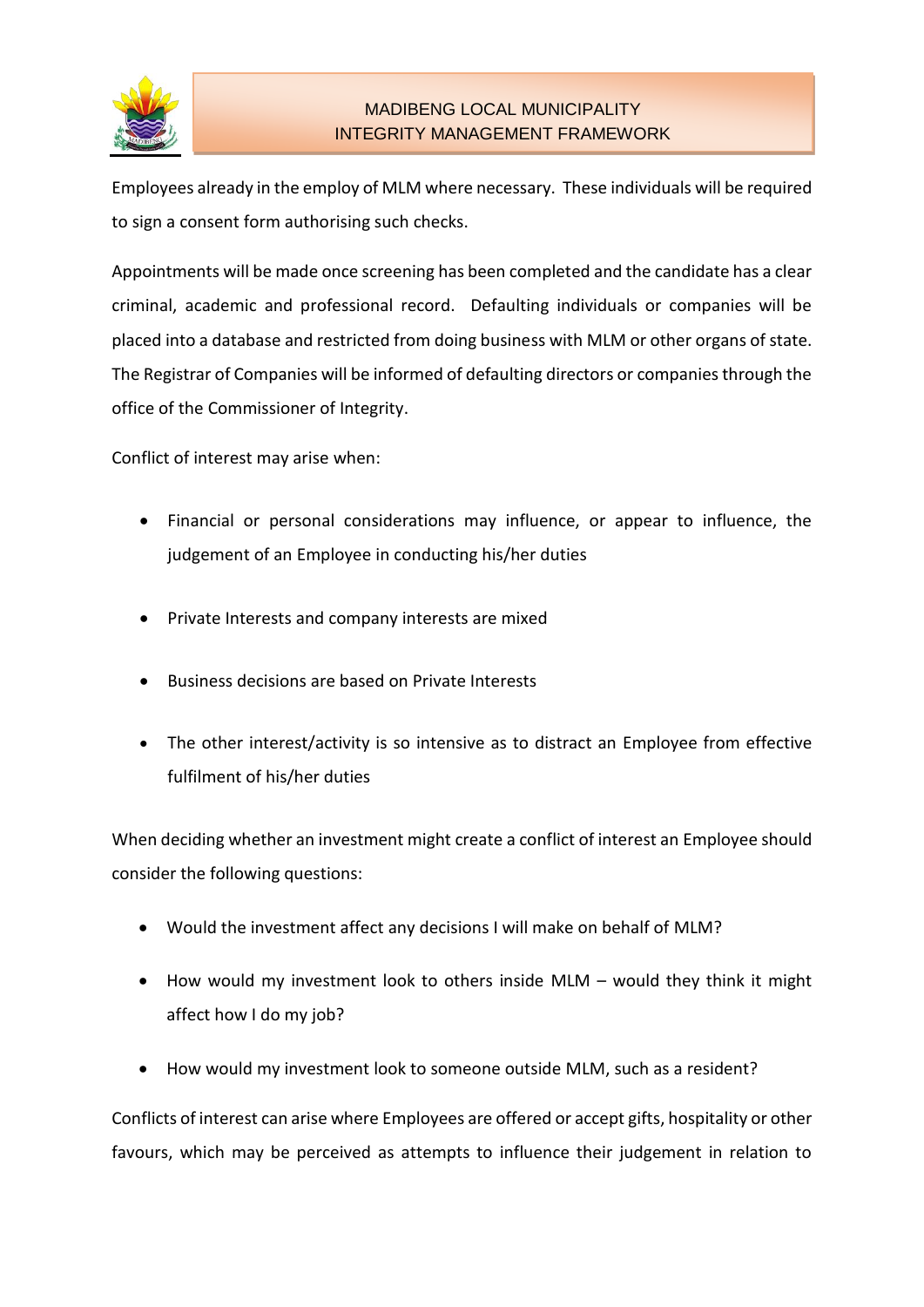

business transactions such as the placing of orders and awarding of contracts. Employees should refer to Integrity Principle 2 - Gifts, entertainment and hospitality Policy.

### **Disclosure of Conflict of Interest**

As soon as an Employee, or through an intermediary, or through a legal entity he or she has a direct or indirect financial or business interest becomes aware of an actual or possible conflict of interest, the Employee must immediately in writing disclose full particulars of such conflict or direct or indirect financial or business interest to the Accounting Officer or his duly authorised delegate and the Ethics Office.

An Employee who, or whose business associate or Family Member acquires or stands to acquire any direct benefit from a contract concluded with the MLM must disclose in writing full particulars of the benefit to Council through his/her line manager and the Ethics Office.

MLM requires a mandatory disclosure of all confirmed offers of employment by staff members in a managerial role; and similarly require such disclosure from suppliers and prospective suppliers in the Municipality's standard bidding documents.

In addition to the disclosure of direct or indirect financial or business interests, and irrespective of any other provision contained in this policy, an Employee must disclose without delay the following, when the circumstances mentioned below comes to his or her knowledge –

- Any personal relationship (i.e. friendship, kinship, social relationship) which does not originate from the employee and such other person's association through MLM); and/or
- Any prior or current business relationship (irrespective of whether the business relationship still exists or not) of whatever kind, which did not originate from the employee and other person's association through MLM) -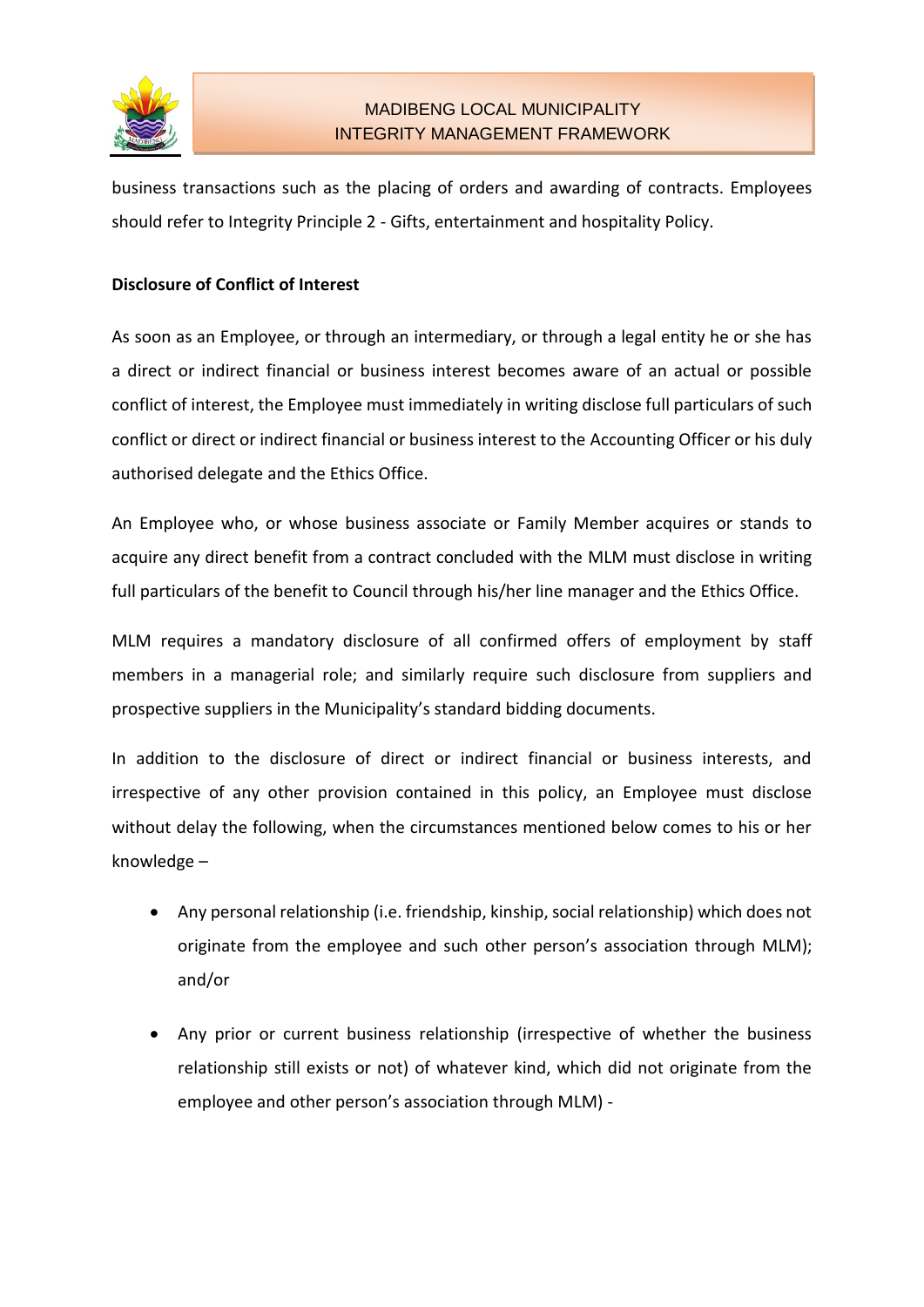

In the event where an Employee needs advice or seeks permission from the Municipality such request or information will be writing and will be forwarded to the reporting structure outlined above.

All Conflicts or potential Conflicts of Interest must be disclosed within 24 hours of detecting the Conflict of Interest.

A failure to disclose a Conflict of Interest will be regarded as non-compliance and/or a breach of this policy.

Employees, who are required to do declare/disclose any actual or perceived conflict of interest must complete a declaration of Conflict of Interest, see Appendix A.

# **Declaration of Interests**

Declarations are required by law and are essential in order to avoid possible conflict of interest.

#### *WHAT must be disclosed?*

All **direct or indirect financial or business interests** of an employee or Board member must be disclosed, as prescribed in this policy.

For purposes of this section of this Policy, MLM defines –

- **Business interest** as any status, membership or directorship (executive or nonexecutive) in any company or legal entity as defined in the Companies Act, any Trust as defined in the Trust Property Control Act, 57 of 1988, or any other legal entity;
- **Financial interest** as any shareholding, other profit share arrangement (other than shareholding), or any arrangement where an employee may gain financial benefit from any legal entity or person (including extraneous employment); or from any contract concluded with MLM or the Municipal Entity (whichever applies); but with regard to shareholding, excluding shares held in a Public Interest Company as defined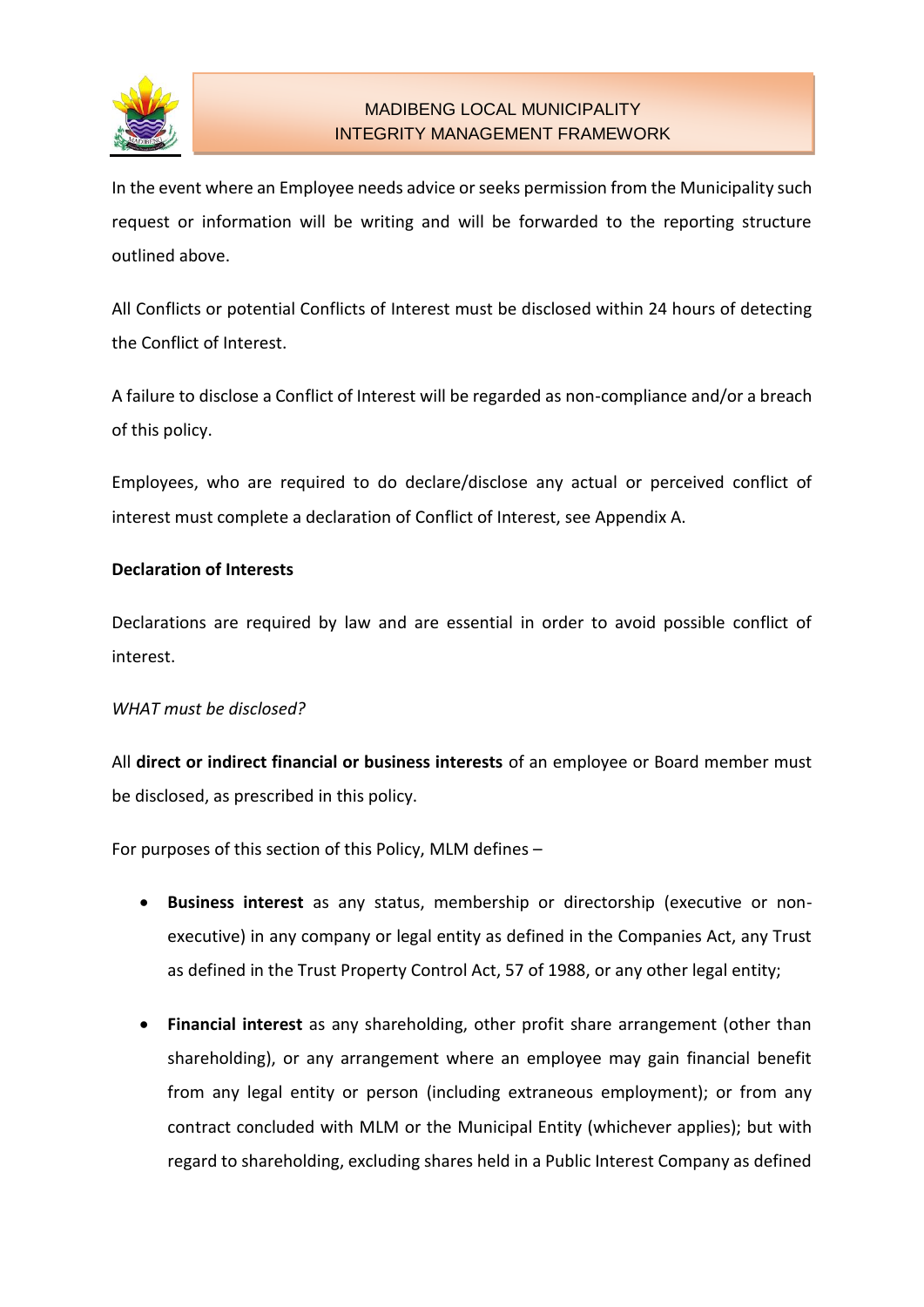

in the Companies Act; membership of any company; interest in any trust; directorships, partnerships; interest in property; or subsidies, grants and sponsorships by any organisation.

- **Direct interest** as a business or financial interest of which an employee is the beneficial owner, or with respect to financial interests, where an employee may influence the application or disbursement of the financial benefit in any way (i.e. through his or her position as trustee in a trust, although he or she is not a beneficiary of the trust or a beneficial owner)
- **Indirect interest** as
	- a business or financial interest held through an intermediary, agent, attorney, accountant or any other person; where such interest is substantively held on behalf of an employee
	- a business or financial interest held by a family member, paramour, spouse, business partner or associate of an employee; irrespective of whether such a business or financial interest is not substantively held on behalf of the employee.
- **Family member** as a spouse, children, parents, grandparents, brothers and sisters, parents-in-law, cousins, brothers and sisters-in-law, and any other family of an Employee of MLM. This also includes adopted and step-children. Spouse also includes those married under customary and traditional law and live-in partners of such an Employee.
- **Paramour** as any person with whom an employee has a romantic, intimate or sexual relationship, including but not limited to live-in partners, lovers, etc.
- **Intimate relationship** as any relationship in which dependence, affection or loyalty by the employee to that person may impair objective decision-making, or create the actuality or perception of favouritism or discrimination.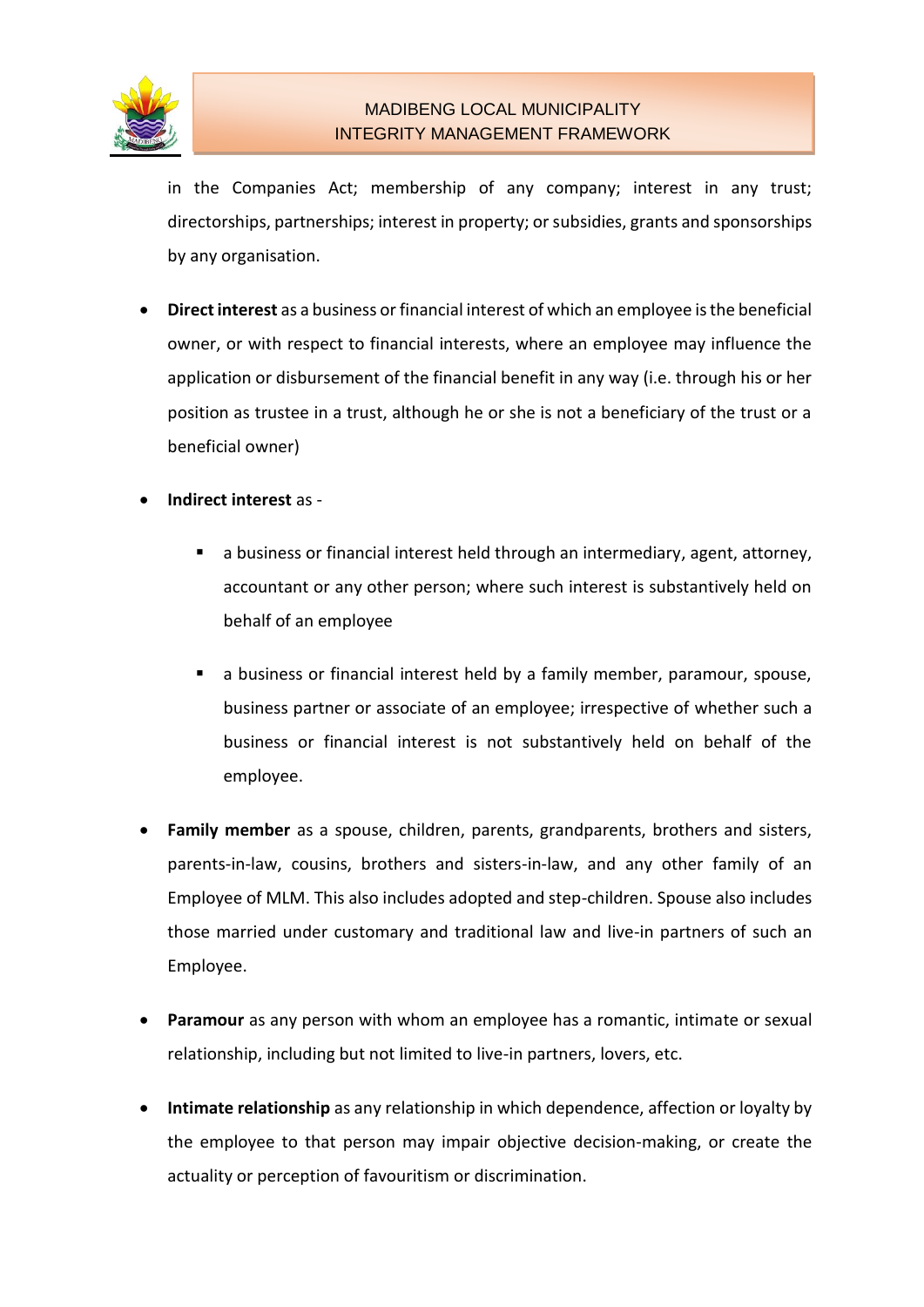

- **Person** as any natural person
- **Legal entity** as any association of persons registered or formalised in terms of any law, regulation or rule, including but not limited to trusts, any company registered in terms of the Companies Act, a Close Corporation etc., but for purposes of this policy excludes social, sport or personal associations, i.e. golf or tennis club, parent body of a school, governing body of a church etc.

### *WHEN must a direct or indirect financial or business interest be disclosed?*

All employees are encouraged to, when in doubt as to whether to disclose an interest or not or when to disclose in terms of this Policy, rather disclose such interest as prescribed below.

#### *At commencement of service*

All employees must disclose complete and accurate particulars of his or her **direct or indirect financial and business interests immediately** when commencing with services for MLM, or by existing employees, within three months after the commencement date of this policy.

#### *Annual updates of direct or indirect financial or business interests*

An employee must update the abovementioned interests as and when it changes as soon as practicable, but not later than 30 working days after such changes come to his or her attention, in the Register of Interests referred to below. In addition, employees who have made disclosures in the Register of Interests, will on an annual basis be required to complete and sign a declaration that no interests have changed, if that is the case.

When a declared interest ceases to be relevant, employees must inform the MLM designated official no later than 30 working days after it comes to his or her attention so that it can be removed from the register as soon as practicable.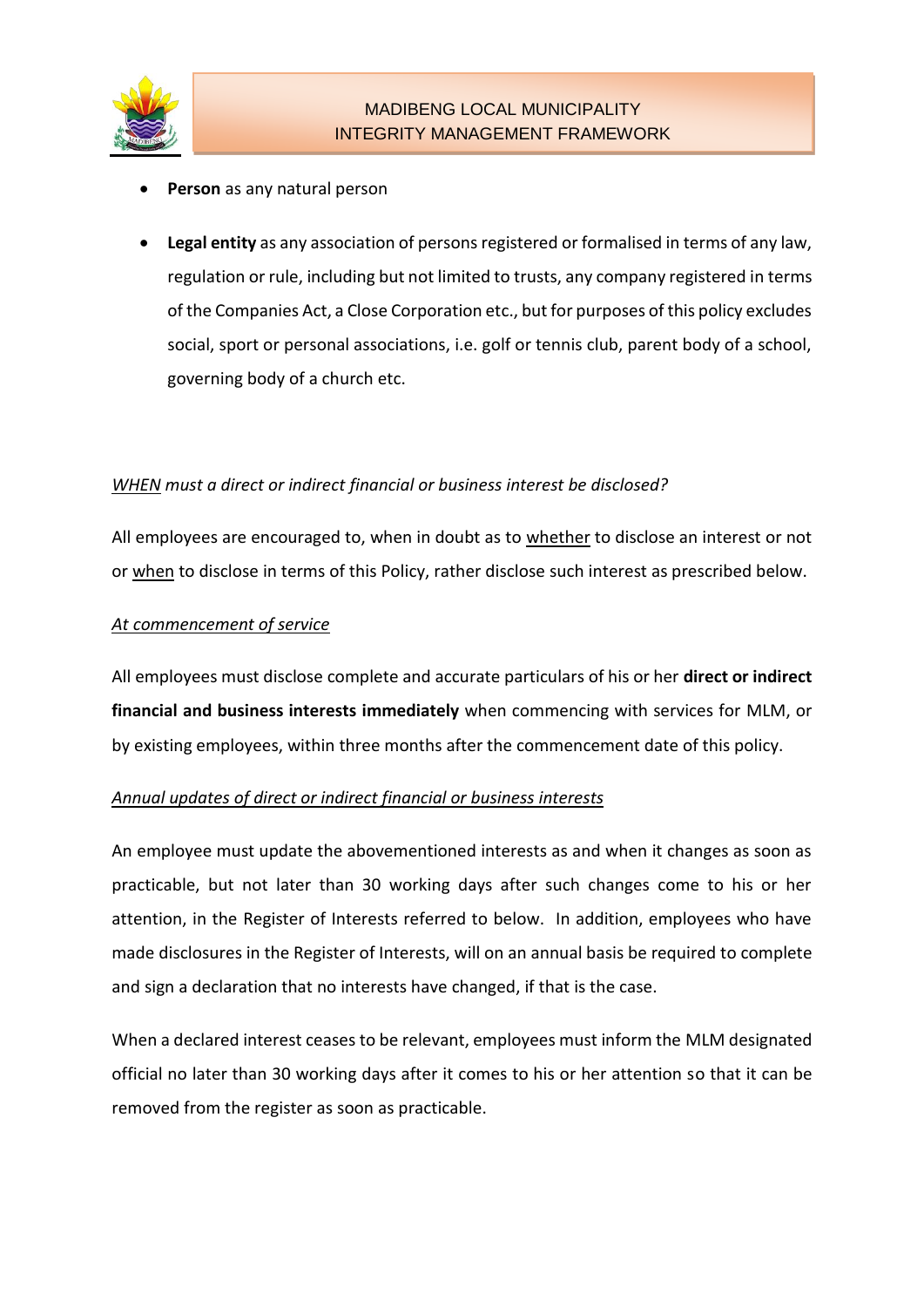

All employees are responsible and accountable to ensure that the information he or she discloses to MLM regarding his or her direct or indirect financial or business interests in terms of this policy, are up to date, accurate and complete at all times. All financial interests that are compliant with the law will be acceptable once declared. The individual will be notified where information declared contravenes the laws governing local government and necessary steps will be taken to ensure compliance.

### *HOW must it be disclosed?*

# *The Registers of Interests*

For MLM, one Register will be kept – declaration of interest forms must be completed and submitted annually to the Office of the Chief Risk Officer. All registers must be in a standard format approved by the Employer.

#### *Confidentiality of the Register of Interests*

Access to the respective Registers of Interests for Employees (and Board Members where appropriate) are restricted.

No person who has access to any of the above Registers of Interests shall disclose any information contained in the disclosure or the register, to any person other than those persons who may access the Register of Interest concerned, except where such disclosure is required for enforcement of this policy.

#### *Procedures for disclosure of interest*

Individuals covered by this policy at first appointment will be asked to read and comply with this policy and complete and sign the Disclosure of Interest form.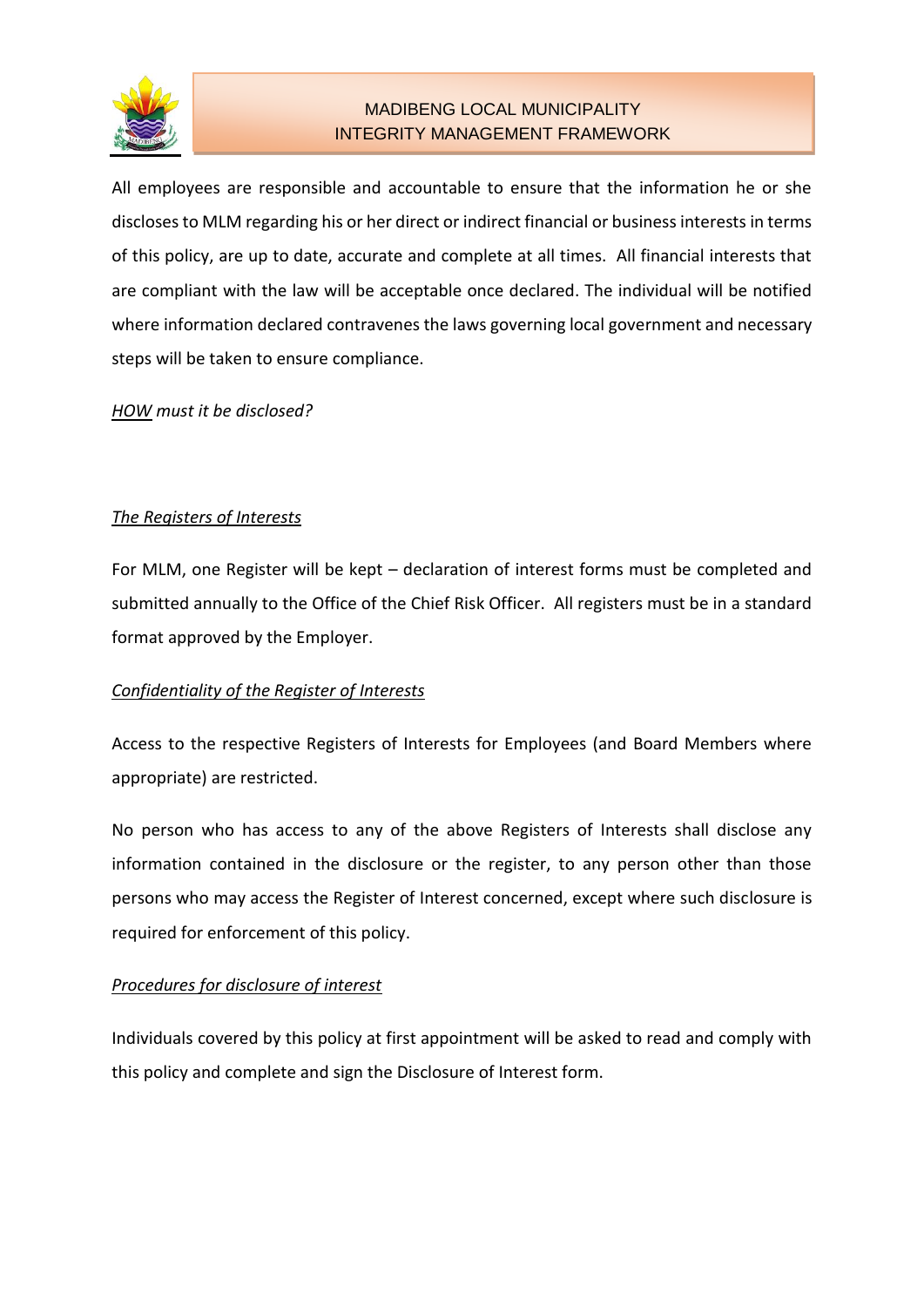

Existing employees will similarly be asked to read and comply with this policy and complete and sign the Disclosure of Interest form, within 3 months after this policy's commencement date.

#### *Who is required to disclose interest?*

All MLM employees are required to make disclosures upon commencement of employment with MLM and must update changes to the register as and when necessary.

The Municipal manager, all s57 employees, Deputy Directors, Assistant Director / Manager, professionals (level 4 to 6) and all supply chain employees are required to disclose their financial interests annually by submitting the Financial Declaration Form to the Risk Management Department.

A staff member of a municipality who, or whose spouse, partner, business associate or close family member acquired or stands to acquire any direct benefit from a contract concluded with the municipality must disclose in writing full particulars of the benefit to the council. Such declarations must be submitted to the office of the Chief Risk Officer as soon as he/she is aware of such contract/transaction.

# **Managing Conflict of Interest**

Conflict of Interest situations must be avoided.

Where it is not possible to avoid a Conflict of Interest, the Employee must take appropriate steps to mitigate the impact (for example to remove him-or herself from any decision making process) and, in addition, the Employee must immediately disclose the conflict in writing to the relevant reporting structure.

Whether that Employee must recuse him or herself from executing the official task, will be in the discretion of that person to whom the Employee reports or duly authorised delegate, provided that –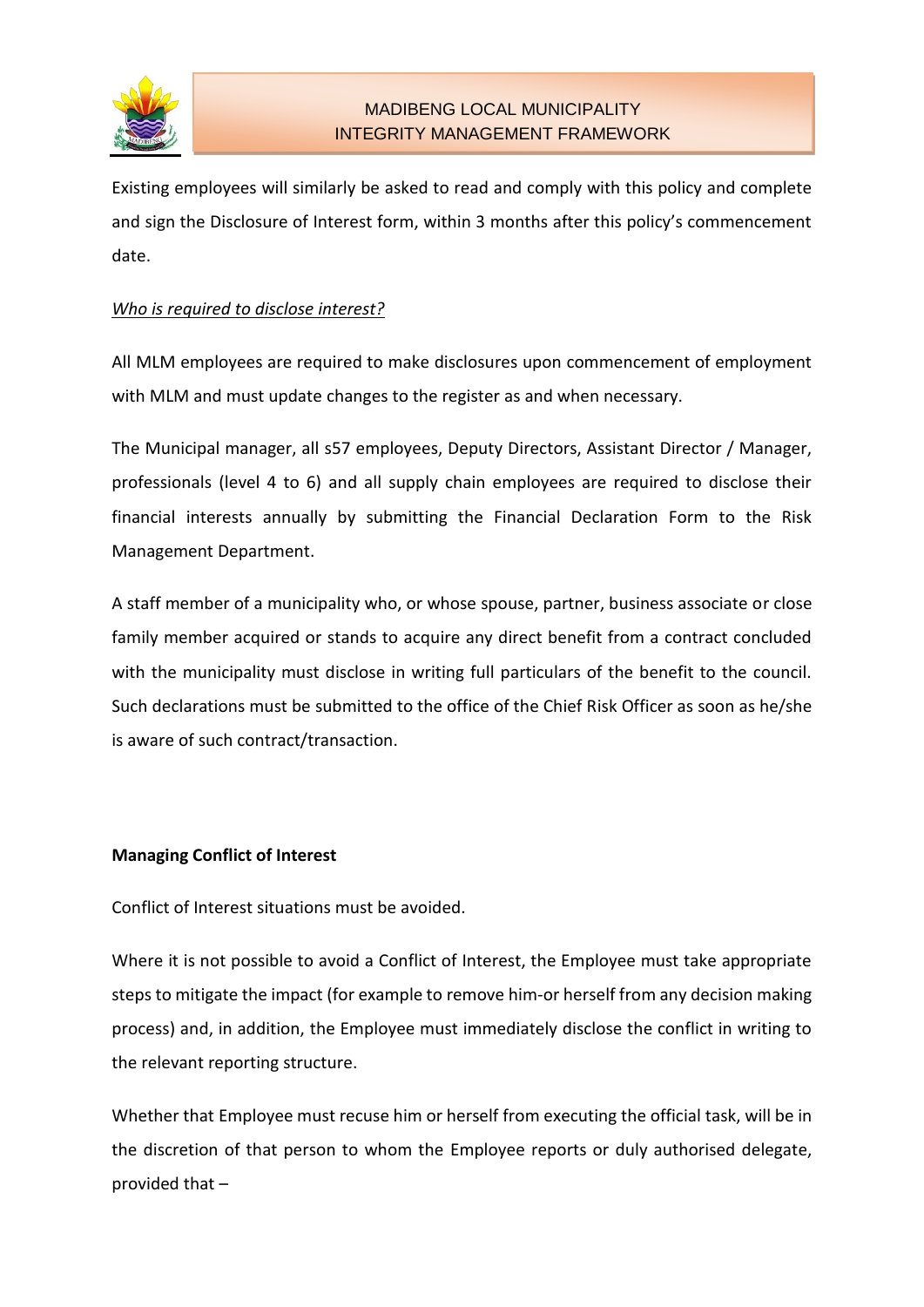

- Where there is any possibility that any person may reasonably perceive the continued involvement of the employee concerned as a conflict of interest), that Employee **must** recuse him or herself from any continued involvement;
- Where any stipulation in the legislative framework applicable to MLM and the Municipal Entity concerned prescribes mandatory recusal, recusal shall occur; and
- Where the interest disclosed pertains to an interest in a contract entered into with MLM or the Municipal Entity, the Employee concerned may not be involved in, or influence in any way; the contract concerned.

Any disclosure and recusal must be recorded completely and accurately in any MLM documentation relating to the official task from which the Employee recuses him or herself, to ensure an audit trail of such recusal.

In managing Conflict of Interests, any approval given, post written disclosure, may be subject to conditions specified by MLM. Any failure to adhere to these conditions will be regarded as non-compliance and/or a breach of this policy.

Departments and Entities should ensure that they have robust consultation/advice, disclosure and approval processes in place and that these processes are clearly communicated to employees/directors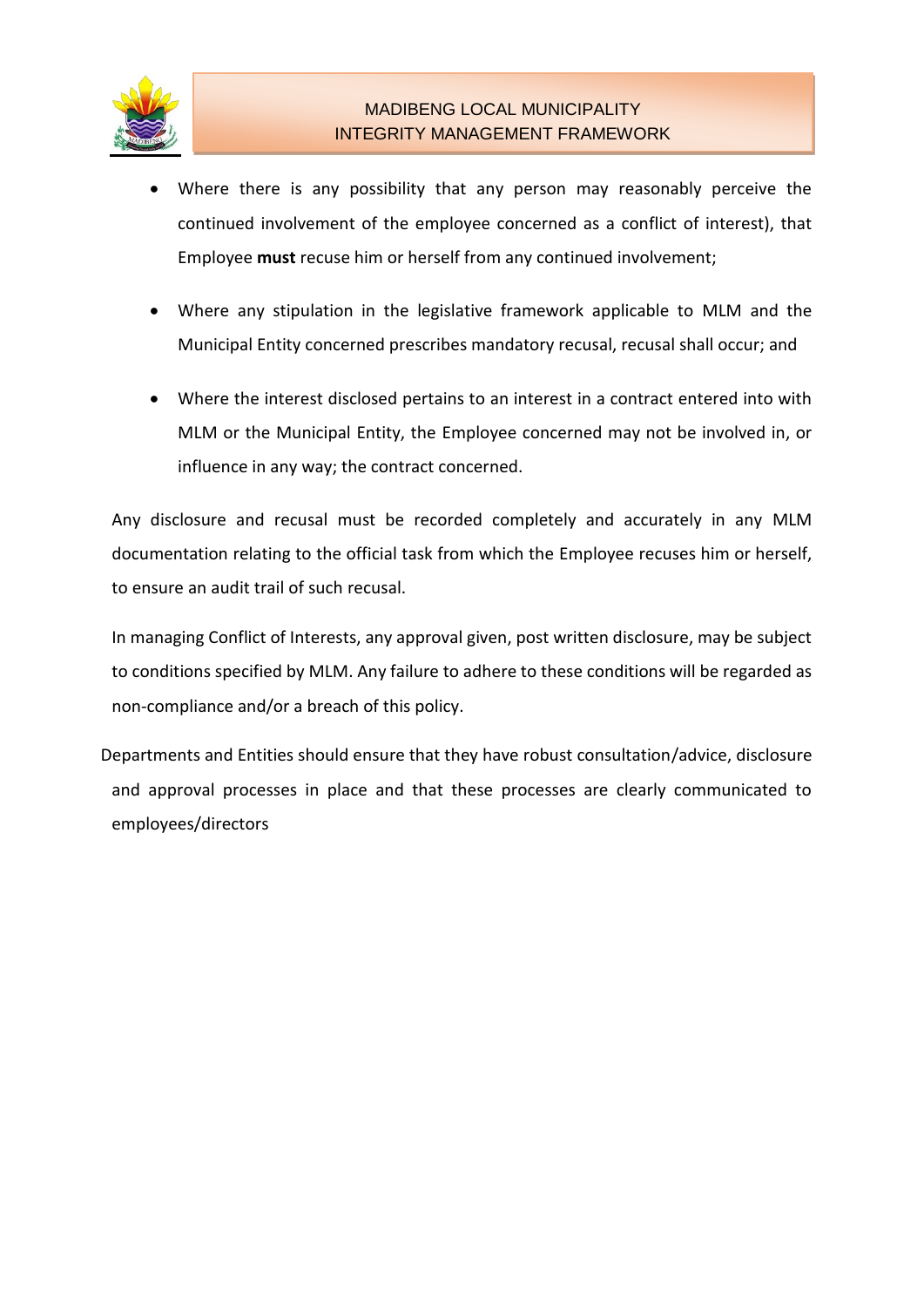

# 8. **Contravention**

Compliance with this policy is mandatory for all Employees of MLM. Non-compliance and/or breach of this policy will be viewed as serious misconduct which can result in disciplinary action that may include the termination of employment or the termination of any independent contractor, secondment or labour broker agreement.

#### 9. **Policy Review**

This policy will be reviewed annually and revised as necessary**.**

### 10. **Roles and Responsibilities**

The AO or his duly authorised delegate(s) accepts overall responsibility for implementation and monitoring of this Policy.

#### 11. **Reporting**

Every Employee has a duty to report all suspected incidents of a breach of this policy to the Office of the Chief Risk Officer If an Employee wishes to remain anonymous, the Employee may call the Fraud Hotline 0800 555 774. All enquiries can be directed to the Ethics Office on ethics@madibeng.gov.za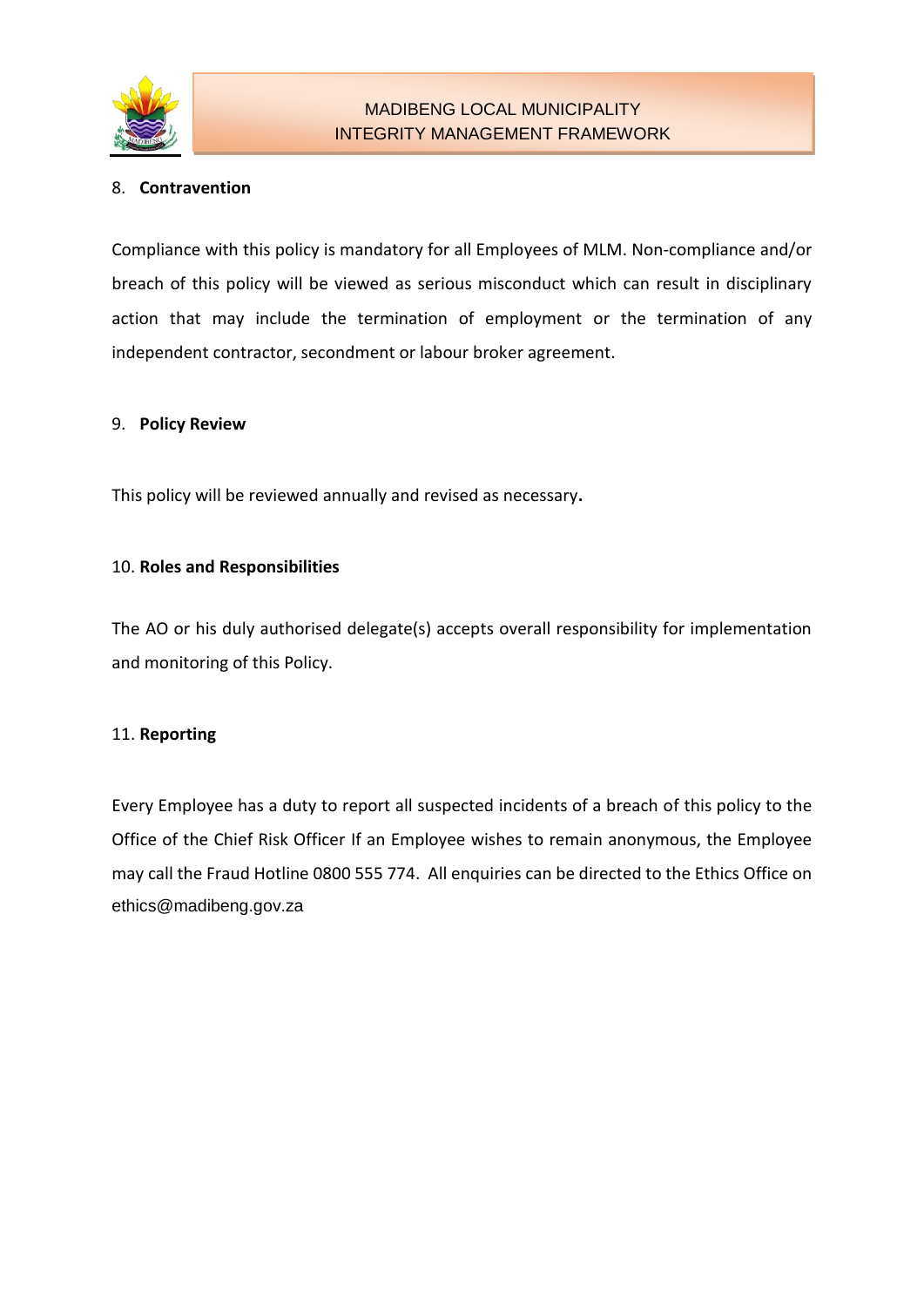

# **Some examples of conflicts of interest**

| <b>Conflict</b>                                                 | <b>Explanation</b>                                                                                                                                                                                                                                                                                                                                                                                                                                                                                                                                                                                                                |
|-----------------------------------------------------------------|-----------------------------------------------------------------------------------------------------------------------------------------------------------------------------------------------------------------------------------------------------------------------------------------------------------------------------------------------------------------------------------------------------------------------------------------------------------------------------------------------------------------------------------------------------------------------------------------------------------------------------------|
| Outside jobs and affiliations                                   | Examples include an employee having a second job,<br>performing services, serving as a director or consultant or<br>holding a financial interest in a third party organisation which<br>is a customer, competitor, potential business partner or a<br>supplier of goods or services to MLM - or seeking to become<br>so. These situations may give rise to a conflict of interest or<br>the appearance of a conflict of interest.                                                                                                                                                                                                 |
| The jobs and activities of<br>close relatives                   | The activities of close relatives performing services for<br>customers, potential or actual business partners, competitors<br>or suppliers of MLM may also give rise to actual or perceived<br>conflicts of interest. For the purpose of this Integrity<br>Principle, a 'close relative' means someone who is related to<br>the person by blood and/or marriage to the second degree<br>(for example spouse, including life partner, child or step-<br>child, dependant, parent or step-parent, sibling or step-<br>sibling, grandparents, grandchildren, nephew, niece, first<br>cousin, and grandchild (including in-laws) etc. |
| Serving on the board of<br>directors of another<br>organisation | In certain situations, employees may be asked to serve on<br>the board of directors of another organisation, either<br>commercial or not for profit. This may give rise to conflicts of<br>interest.                                                                                                                                                                                                                                                                                                                                                                                                                              |
| Investments held by<br>employees or their close<br>relatives    | Conflicts of interest can occur if investments are held by an<br>employee in competitors, potential or actual business<br>partners, suppliers or contractors of MLM which are<br>sufficiently material to the net worth of the individual to<br>impair, or be perceived to impair, the ability of employees to<br>make objective decisions on behalf of MLM.                                                                                                                                                                                                                                                                      |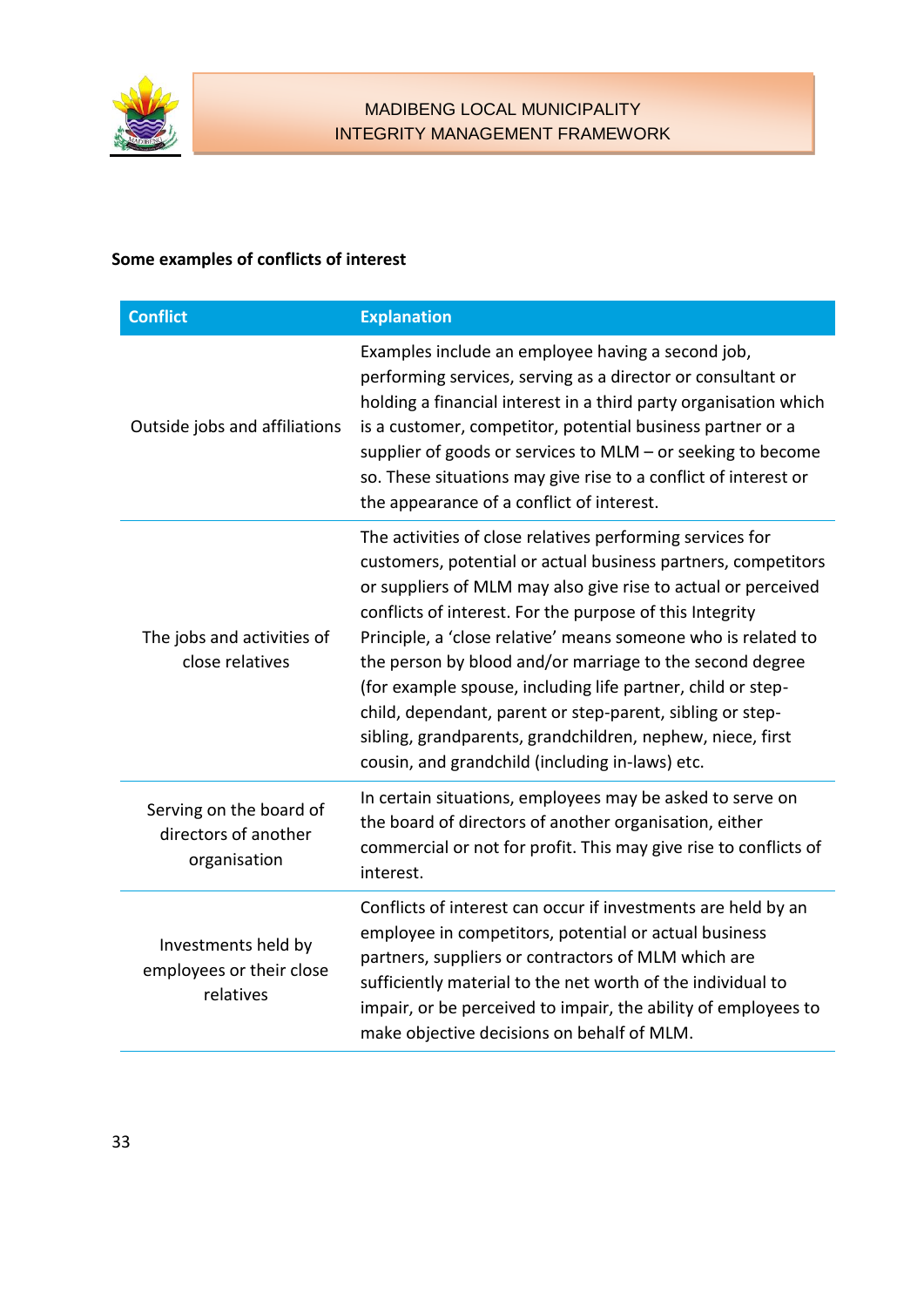

#### **Dos and don'ts**

Avoid situations where your personal interest conflicts with the interest of MLM.

Inform your line manager if an unsolicited conflict of interest arises.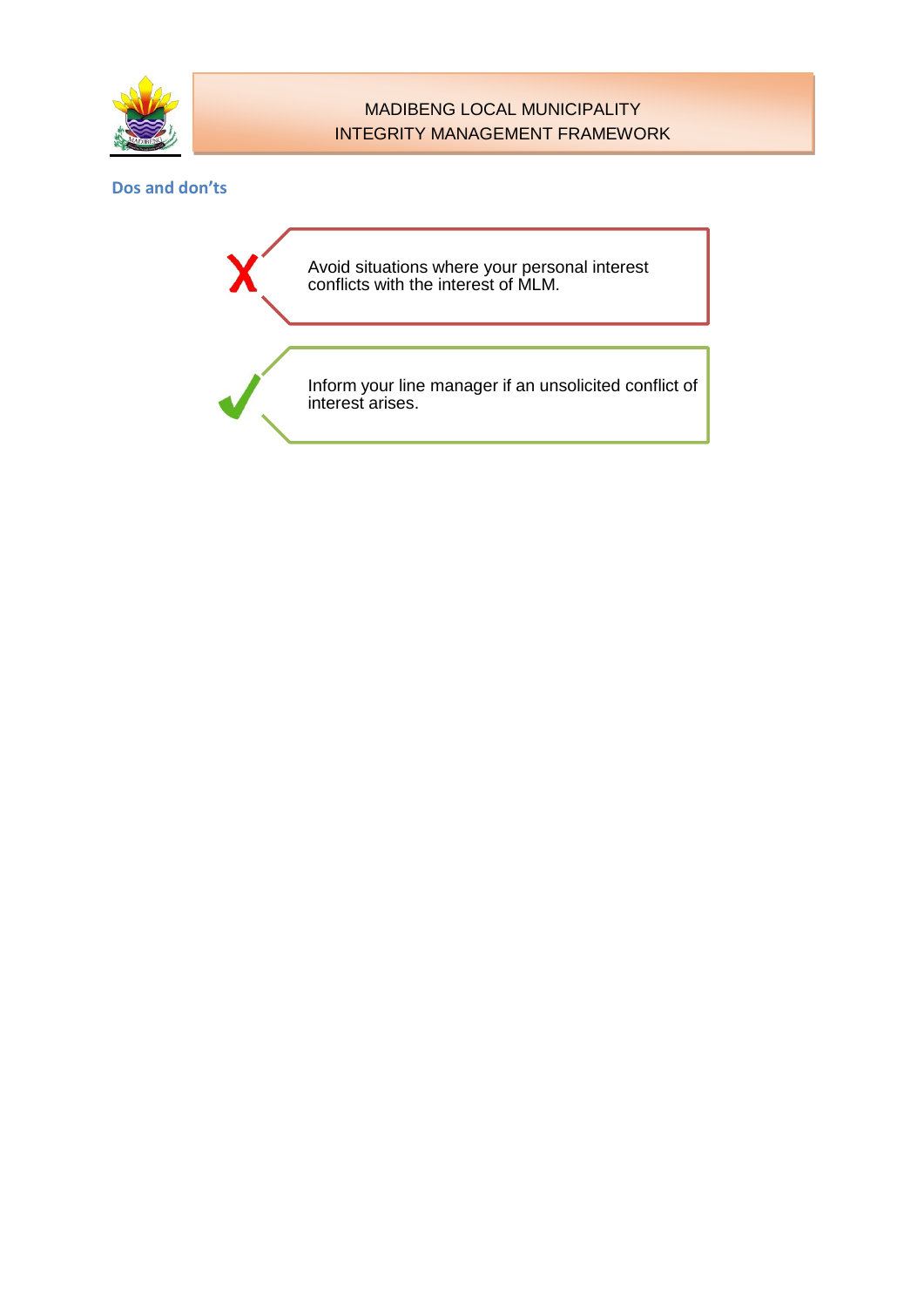

### **Integrity Management Framework - Integrity Principle 2**

**Gifts, hospitality and other gratification Policy**

#### 1. **Introduction**

Corruption, misconduct and unethical behaviour among public officials represents serious threats to the basic principles and values of government, undermining public confidence in democracy and threatening to erode the rule of law. Unethical behaviour leads to a corrupt society in which economic and political decisions become distorted, slowing social progress, hampering economic development and obstructing service delivery. Appropriate ethical behaviour in providing services to our community is essential to creating and maintaining a healthy, fair and just environment of value and benefit to all

MLM Employees have a responsibility to ensure that their dealings with MLM's business partners are based on objective decisions and are not influenced by any form of Gratification.

This policy is to read in conjunction with the Integrity Management Framework as it forms an integral part thereof.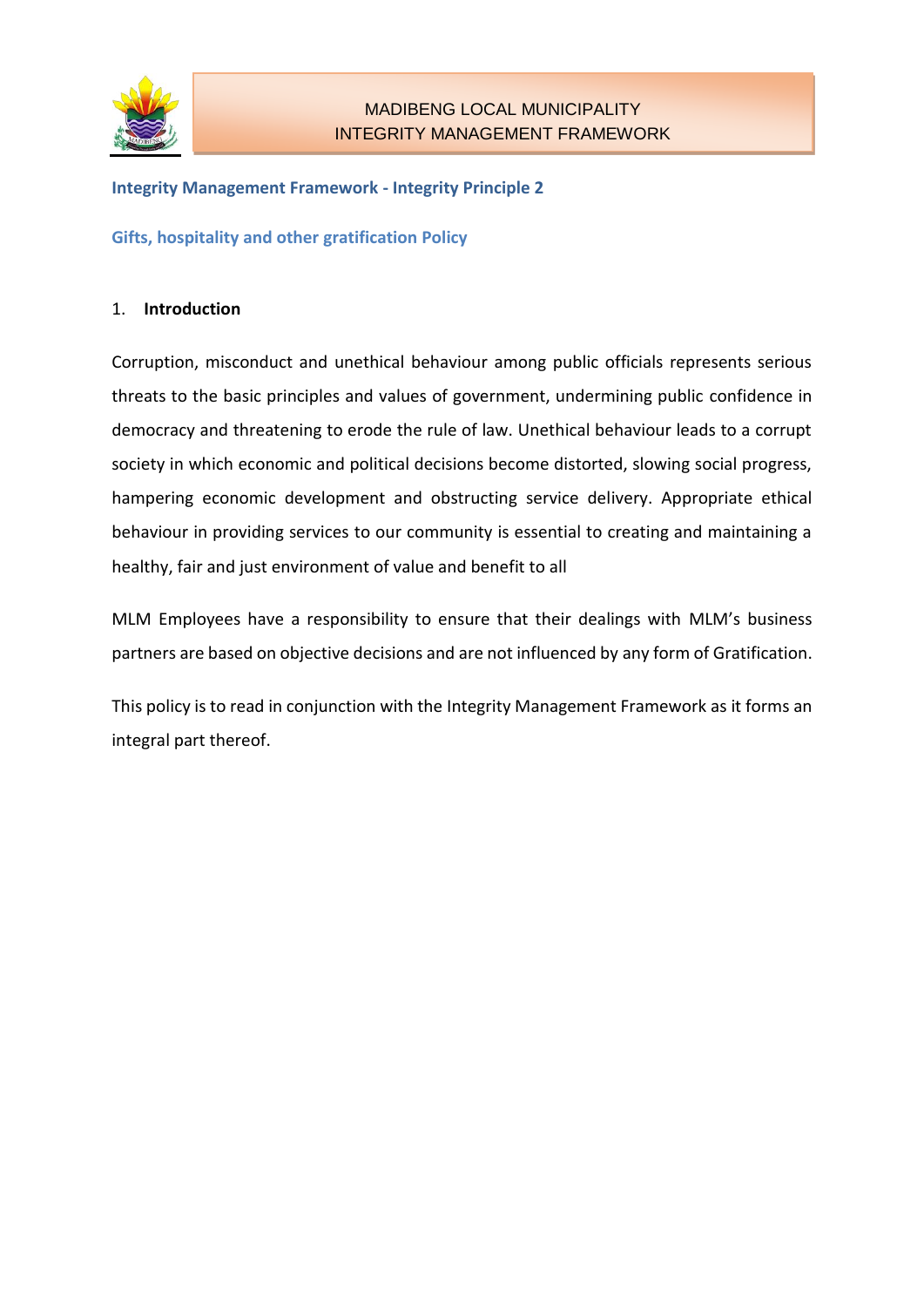

# 2. **Purpose and Objectives**

The purpose of this policy is to strengthen measures and principles for managing ethical behaviour, to promote and embed an ethical culture at all levels within the MLM and to prevent fraudulent and corrupt activity within MLM.

This policy is aimed at setting out the standard of behaviour that is expected from all Employees in order to promote transparency and avoid Conflict of Interest situations, to provide the mechanism for dealing with the accepting and receipt of gifts and to comply with governance and legislative requirements relating to the prohibition of corruption.

The underlying objective and outcome which is desired from implementation of this Policy is to foster a culture of good governance and ethical conduct within MLM. The use of an ethical and value based approach in decision making reduces inefficiencies and counters dishonesty, bribery and corruption.

# 3. **Scope**

This policy shall apply to all Employees, as defined, and where applicable.

In cases where a particular department has adopted a more stringent policy relating to conflict of interest, the more stringent policy take precedence over this policy in respect of Employees in that particular department.

This policy forms part of the terms and conditions of employment. The MLM reserves the right, at its sole discretion, to amend, modify or waive any term or condition in this policy, subject to obtaining relevant input from affected employees.

This policy is effective from \_\_\_\_\_\_\_\_\_\_\_\_and remains in force until amended, replaced or repealed.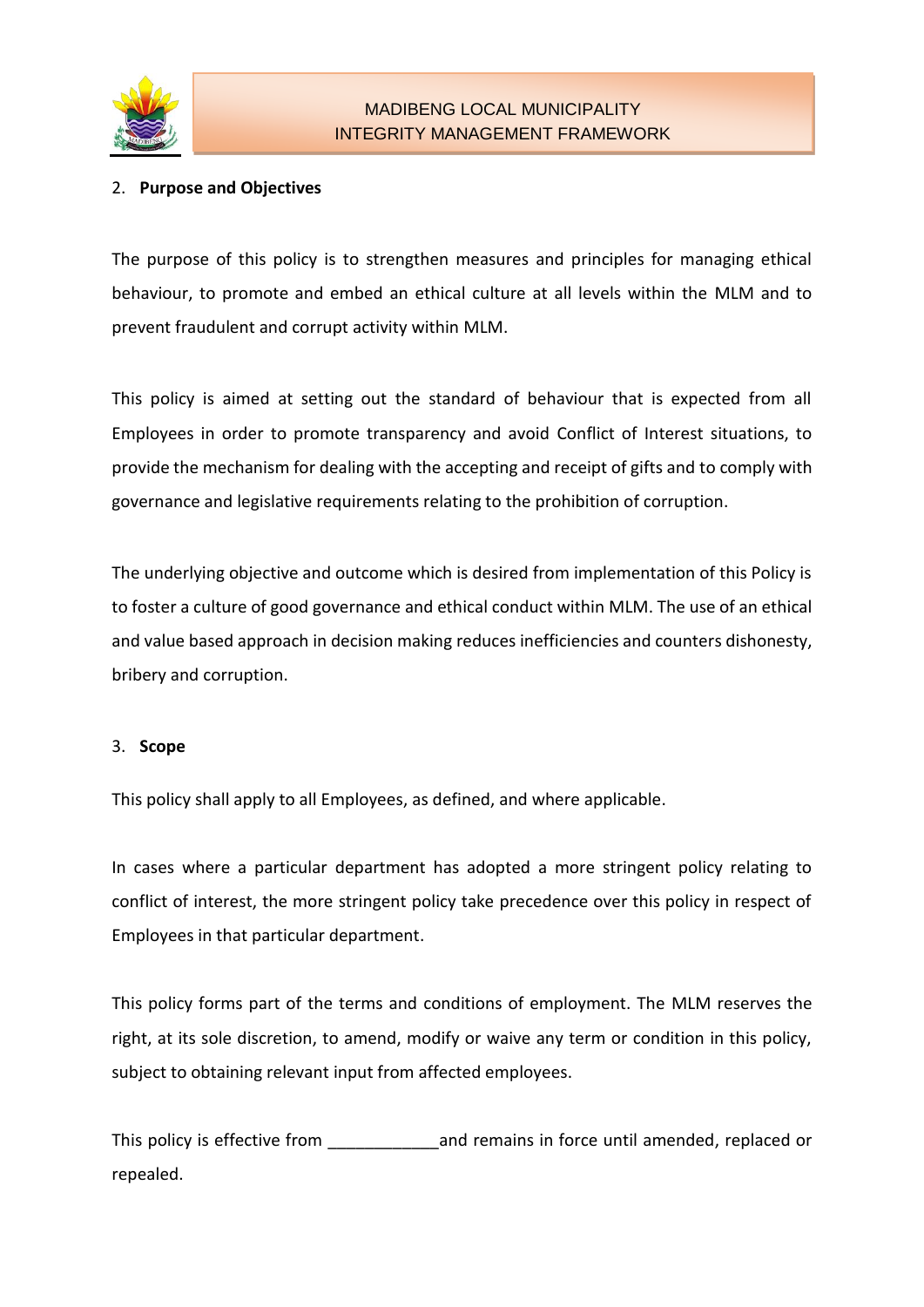

# **Definitions**

| <b>Family Member</b>        | This may be a spouse, children, parents, grandparents, brothers and sisters,<br>parents-in-law, cousins, brothers and sisters-in-law, and any other family of an<br>Employee of MLM. This also includes adopted and step-children. Spouse also<br>includes those married under customary and traditional law and live-in<br>partners of such an Employee.                                                                                                                                     |
|-----------------------------|-----------------------------------------------------------------------------------------------------------------------------------------------------------------------------------------------------------------------------------------------------------------------------------------------------------------------------------------------------------------------------------------------------------------------------------------------------------------------------------------------|
| Conflict of                 | A conflict between the public duties and private interests of an employee, in                                                                                                                                                                                                                                                                                                                                                                                                                 |
| Interest                    | which the employee has private interests which could improperly influence<br>the performance of his/her official duties and responsibilities                                                                                                                                                                                                                                                                                                                                                  |
| Corruption                  | Any offence in terms of the Prevention and Combating of Corrupt Activities<br>Act, 2004 (Act No 12 of 2004).                                                                                                                                                                                                                                                                                                                                                                                  |
| <b>Ethics</b>               | Broadly defined as well based standards of right and wrong that prescribe our<br>rights, obligations and benefits to society. Ethics is about how we ought to live,<br>treat others, run or manage our lives and organisations.                                                                                                                                                                                                                                                               |
| Employee                    | Any person who works for the Council and who receives, or is entitled to<br>receive, any remuneration; and any other person who in any manner assists in<br>carrying on or conducting the business of the Council. For purposes of this<br>Framework, employee includes independent contractors, labour broker<br>employees, persons seconded from other local, provincial or national<br>government, or seconded from any entity belonging to a local, provincial or<br>national government. |
| Employment                  | Appointment in, or secondment to, the MLM for which the appointee receives<br>remuneration or is rewarded for performance of work.                                                                                                                                                                                                                                                                                                                                                            |
| Financial<br>misconduct     | Is financial misconduct as contemplated in the MFMA and regulations                                                                                                                                                                                                                                                                                                                                                                                                                           |
| Gift                        | A token which is bestowed voluntarily without any expectation of tangible<br>compensation, and for which no direct or indirect contractual obligation are<br>imposed.                                                                                                                                                                                                                                                                                                                         |
| Gratuity /<br>Gratification | Includes-                                                                                                                                                                                                                                                                                                                                                                                                                                                                                     |
|                             | (a) money, whether in cash or otherwise;                                                                                                                                                                                                                                                                                                                                                                                                                                                      |
|                             | (b) any donation, gift, loan, fee, reward, valuable security, property or<br>interest in property of any description, whether movable or<br>immovable, or any other similar advantage;                                                                                                                                                                                                                                                                                                        |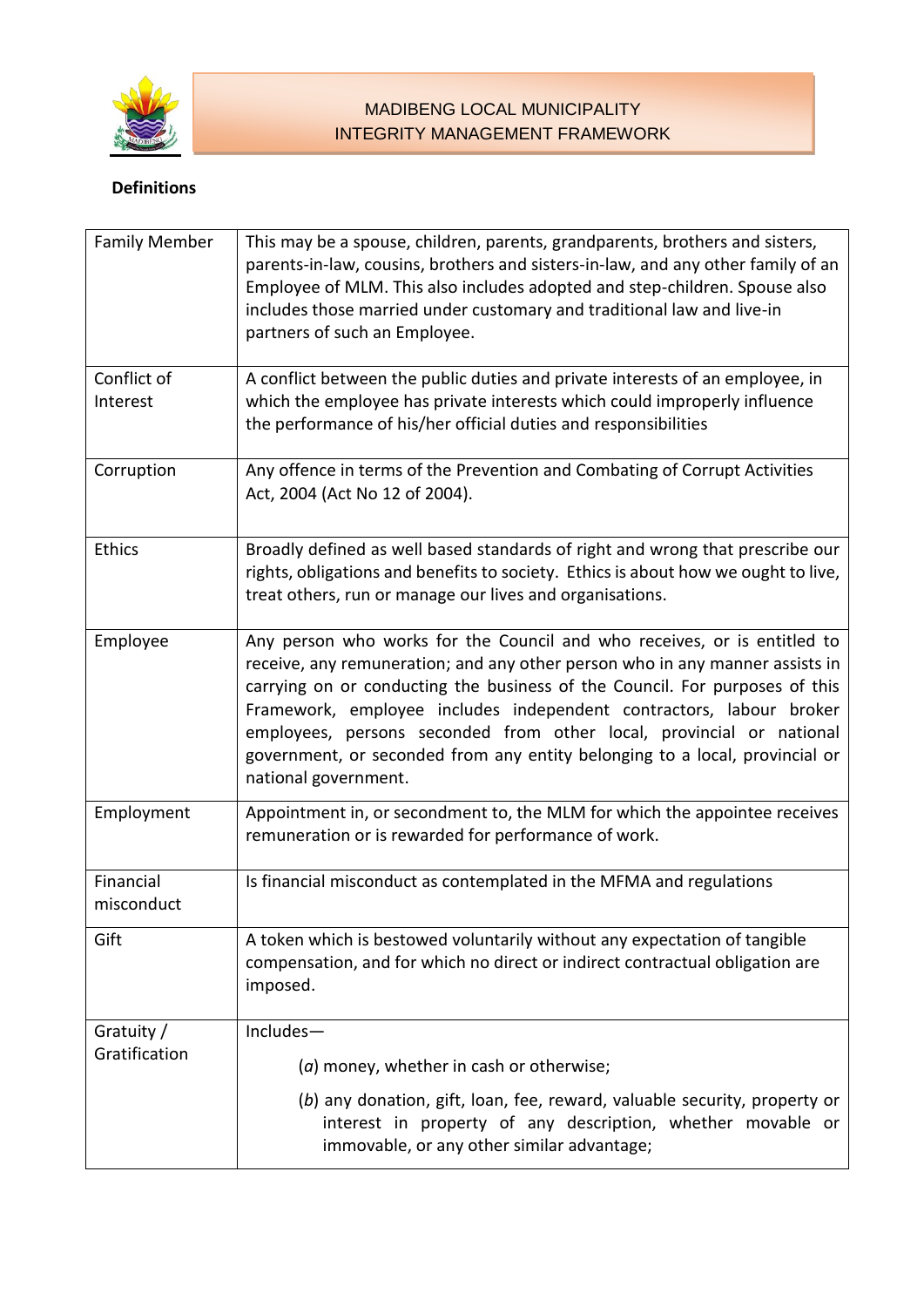

|                                            | (c) the avoidance of a loss, liability, penalty, forfeiture, punishment or<br>other disadvantage;                                                                                                                                                                                                                                                                                        |
|--------------------------------------------|------------------------------------------------------------------------------------------------------------------------------------------------------------------------------------------------------------------------------------------------------------------------------------------------------------------------------------------------------------------------------------------|
|                                            | (d) any office, status, honour, employment, contract of employment or<br>services, any agreement to give employment or render services in<br>any capacity and residential or holiday accommodation;                                                                                                                                                                                      |
|                                            | (e) any payment, release, discharge or liquidation of any loan, obligation<br>or other liability, whether in whole or in part;                                                                                                                                                                                                                                                           |
|                                            | $(f)$ any forbearance to demand any money or money's worth or<br>valuable thing;                                                                                                                                                                                                                                                                                                         |
|                                            | (g) any other service or favour or advantage of any description, including<br>protection from any penalty or disability incurred or apprehended or<br>from any action or proceedings of a disciplinary, civil or criminal<br>nature, whether or not already instituted, and includes the exercise<br>or the forbearance from the exercise of any right or any official power<br>or duty; |
|                                            | (h) any right or privilege;                                                                                                                                                                                                                                                                                                                                                              |
|                                            | (i) any real or pretended aid, vote, consent, influence or abstention from<br>voting; or                                                                                                                                                                                                                                                                                                 |
|                                            | (j) any valuable consideration or benefit of any kind, including any<br>discount, commission, rebate, bonus, deduction or percentage                                                                                                                                                                                                                                                     |
| Hospitality                                | Food, drink, entrance to events, accommodation or entertainment provided<br>free of charge or heavily discounted and for which no direct or indirect<br>contractual obligations are implied.                                                                                                                                                                                             |
| <b>Bribery</b>                             | Bribery involves the promise, offering or giving of a benefit that improperly<br>affects the actions or decisions of an MLM employee. This includes sexual<br>bribery.                                                                                                                                                                                                                   |
| Integrity<br>Management<br>Committee / IMC | The committee appointed by Council to manage; oversee and /or monitor<br>ethics and integrity and related conduct at MLM                                                                                                                                                                                                                                                                 |

# 4. **Applicable laws, Regulations and Codes**

A copy of the applicable laws, regulations and codes can be obtained from HR or legal / risk departments.

What follows hereunder is only a brief summary of some of the provisions contained therein.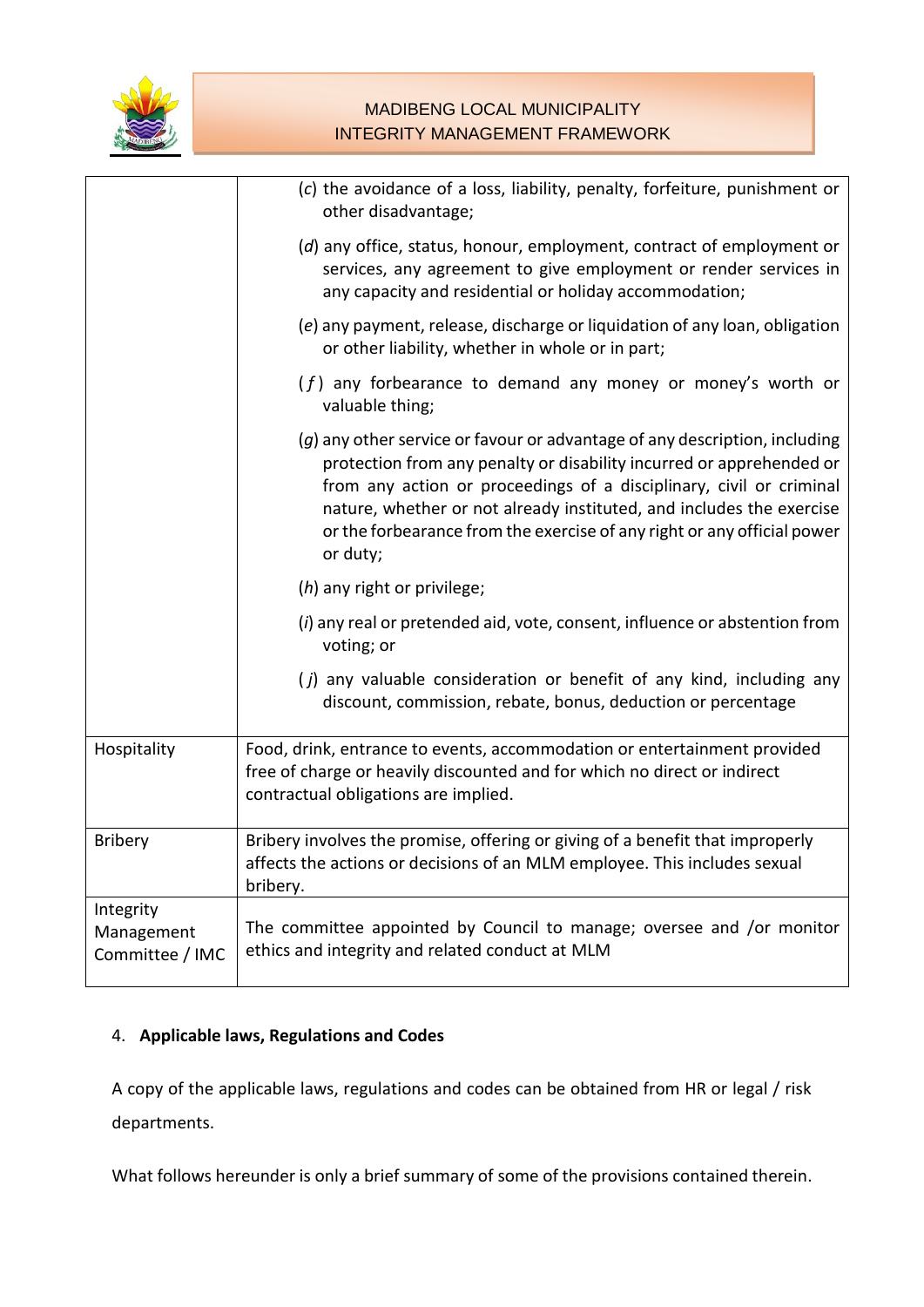

**a.The Prevention and Combating of Corrupt Activities Act of 2004** applies to all Employees of MLM

In summary, if a person accepts, agrees or offers to accept any gratification to influence the actions of that person or the actions of another person, this person will be **guilty of corruption**.

The Act further provides that any person in an employment relationship, who accepts, agrees or offers to accept any unauthorised gratification whether for the benefit of that person or another in respect of that person doing any act in relation to the exercise, carrying out or performance of that person's powers, duties or functions within the scope of the person's employment relationship is **guilty of receiving an unauthorised gratification**.

Should MLM become aware of any contravention or suspected contravention of this Act, it is **legally obligated to report the matter** to the relevant authorities and criminal prosecution may follow.

# **A contravention of this Act could result in a fine and/or imprisonment**.

Where MLM is of the view that such conduct has occurred, irrespective of whether or not the relevant authorities are pursuing the matter, it may institute disciplinary action which could lead to the termination of employment.

Senior Managers have a duty to ensure that their relevant departments comply with applicable laws and regulations relating to corruption.

# **b. Municipal Systems Act 32 of 2000**

Schedule 1 – Code of Conduct for Councillors (SEE Part C of the Framework)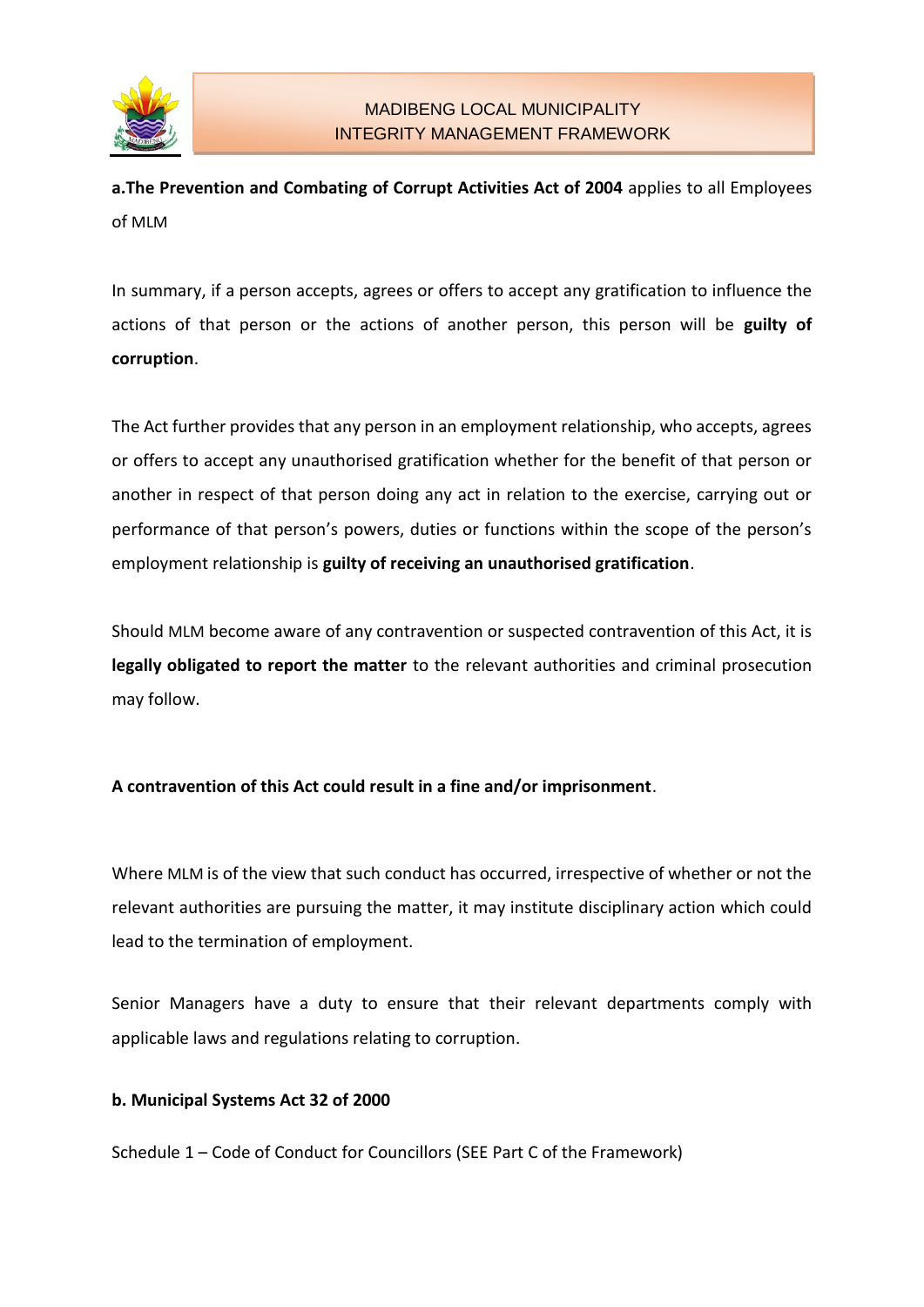

A councillor may not request, solicit or accept any reward, gift or favour for -

- (a) voting or not voting in a particular manner on any matter before the municipal council or before a committee of which that councillor is a member;
- (b) persuading the council or any committee in regard to the exercise of any power, function or duty;
- (c) making a representation to the council or any committee of the council; or
- (d) disclosing privileged or confidential information.

Schedule 2 – Code of conduct for Municipal Staff Members

A staff member of a municipality may not request, solicit or accept any reward, gift or favour for -

- (a) persuading the council of the municipality, or any structure or functionary of the council, with regard to the exercise of any power or the performance of any duty;
- (b) making a representation to the council, or any structure or functionary of the council;
- (c) disclosing any privileged or confidential information; or
- (d) doing or not doing anything within that staff member's powers or duties.

A staff member must without delay report to a superior official or to the speaker of the council any offer which, if accepted by the staff member, would constitute a breach of the code of conduct.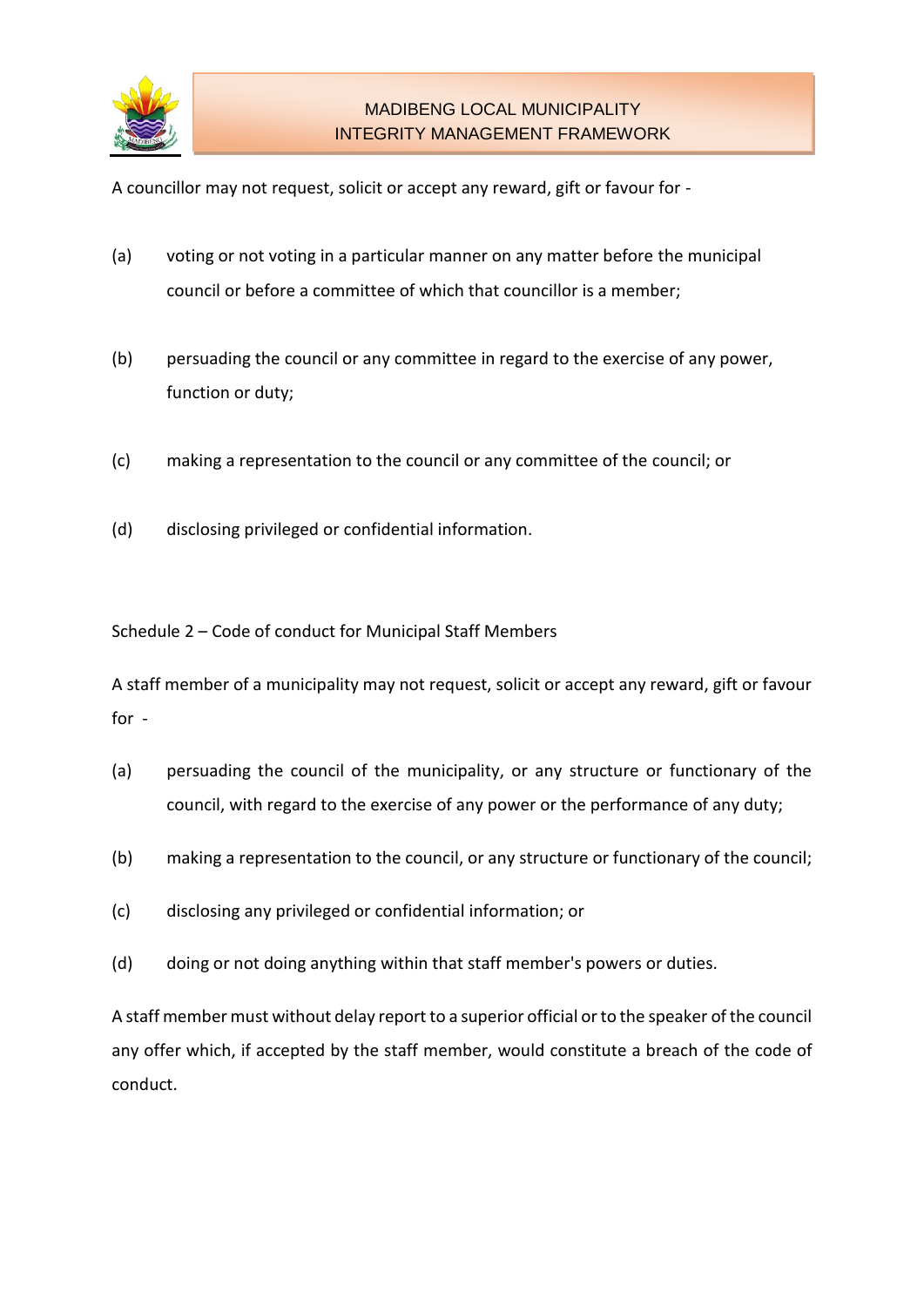

# 5. **Policies and Workplace rules**

The rules below should not be seen as exhaustive and is supplementary to the code of conduct.

MLM acknowledges that in executing its mandate and day to day operations, Employees within the organization may have to deal with offers of Gifts, Hospitality and other forms of Gratification. In this regard, Employees are sensitized that a lack of transparency and full disclosure in the acceptance of Gifts, Hospitality and other forms of Gratification may result in -

- A perception of bias which could discredit the impartiality of MLM; and
- A perception of Corruption or Conflicts of Interest.

The Gratification must be offered or received in relation to the position / function / capacity the recipient holds in MLM. Thus, a gift offered by friends because of one's birthday is excluded, because it is not given in relation to the recipient's official capacity in the workplace.

The gratification must be unauthorised  $-$  if for instance it is not against MLM' gift policy to accept a gift during the December period from a supplier to MLM, as long as you disclose the gift, such receipt of the gift is not illegal.

Gifts, Hospitality and Gratuities of the following nature may not, under any circumstances, be accepted, irrespective of its value:

- Money, whether in cash or other payment methodology;
- Any Gifts, Hospitality or Gratification offered in circumstances where
	- The intended recipient knows, or ought reasonably to know or suspect, that the intention of the offeror of the benefit is to influence the intended recipient to do something he should not do, or not do something he should, as required in terms of his or her Employment with MLM; or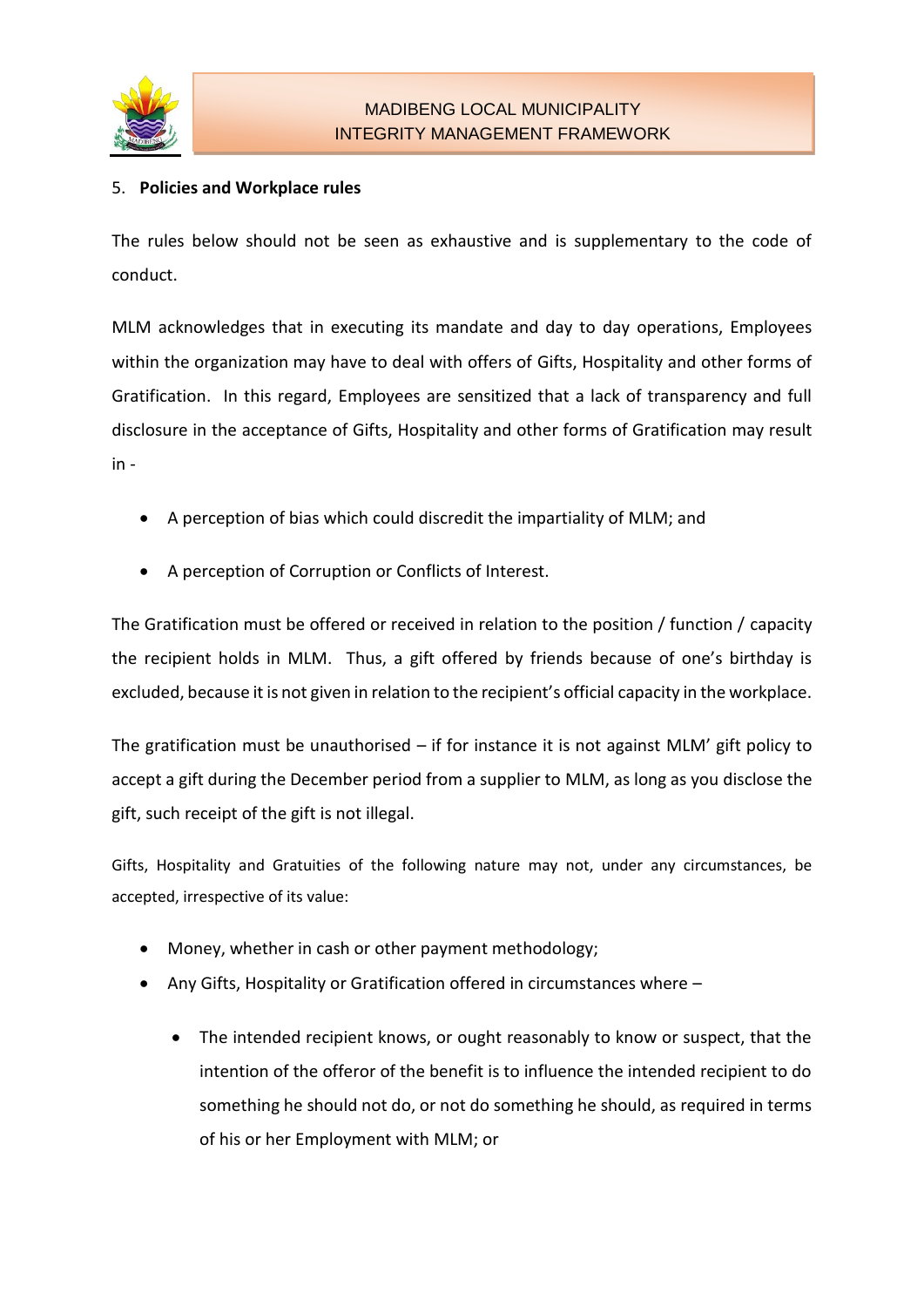

- A reasonable person on objective grounds may perceive or suspect the offering of the Gift, Hospitality or Gratuity as a step to influence the intended recipient to do something he should not do, or not do something he should, as required in terms of his or her Employment with MLM;
- May create a sense of obligation;
- May influence or be perceived to influence their business judgement;
- May create, or appear to create, a conflict between an Employee's personal interests and those of their employer, MLM;
- If it became public, would adversely affect MLM's reputation;
- The soliciting or receiving of inappropriate Gifts, Hospitality or Gratuity may cause embarrassment to MLM and damage its reputation. Particular concerns arise when the offering of Gifts, Hospitality or Gratuities may be connected in some way with an actual or potential business transaction. Even if the intent is not corrupt, there is still a risk that an objective third party may perceive this to be an attempt to gain an undue advantage

#### **Exceptions**

MLM acknowledges that in fulfilling its mandate, Employees within the organisation may be required to consider accepting Gifts, Hospitality or Gratuities as a means of gratitude, cultural diplomacy, or tokens that may be accepted within normal standards of courtesy or protocol. Such tokens may include conference packages (pens, bags, t-shirts, etc.) and any promotional materials or Gifts that are often offered at functions and events.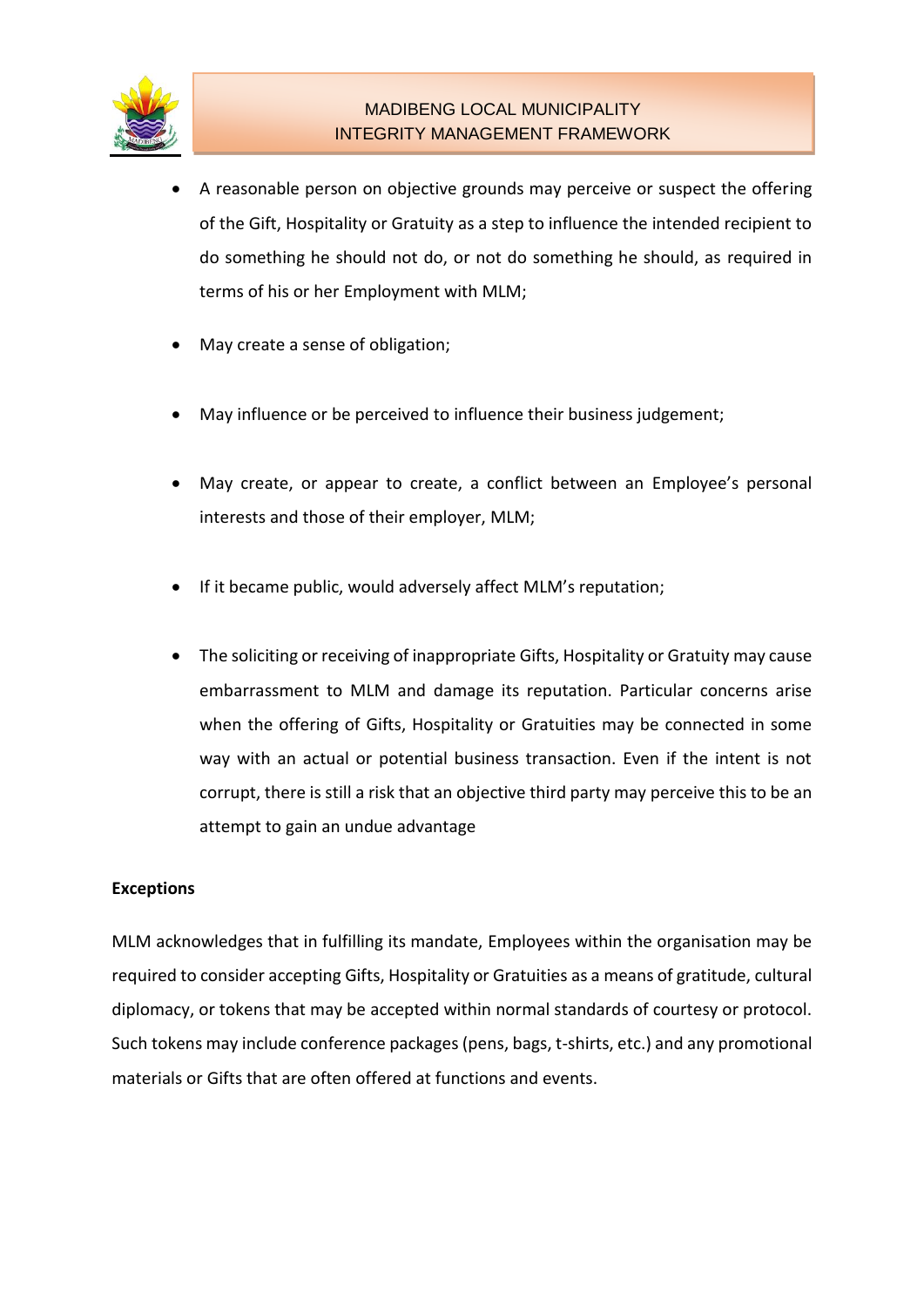

In situations where employees cannot decline a token of appreciation because it might be considered culturally disrespectful, such tokens must be declared and registered in the gift register.

Meals may only be accepted if they relate to MLM business or if they form a venue for business discussions. Frequent meals with the same supplier or contractor should be avoided.

#### **Invitations**

Invitations to entertainment events or general invitations based on Hospitality may only be accepted if all of the following criteria are present:

- The costs are not objectively seen as being exorbitant; **and**
- There is no reasonable grounds for a suspicion that the intention of the person submitting the invitation is to influence the intended recipient to do something he or she should not do, or not do something he or she should, as required in terms of his or her Employment with MLM; **and**
- The requisite process of disclosure and obtaining permission has been obtained.

# 6. **Identification, Disclosure and Managing of Gifts, Hospitality and Gratuities**

#### **Identification**

On-going training, awareness and induction of new Employees on this policy will be provided.

Methodology to identify unauthorised and inappropriate Gifts, Hospitality and Gratuities include the disclosures in the gift register.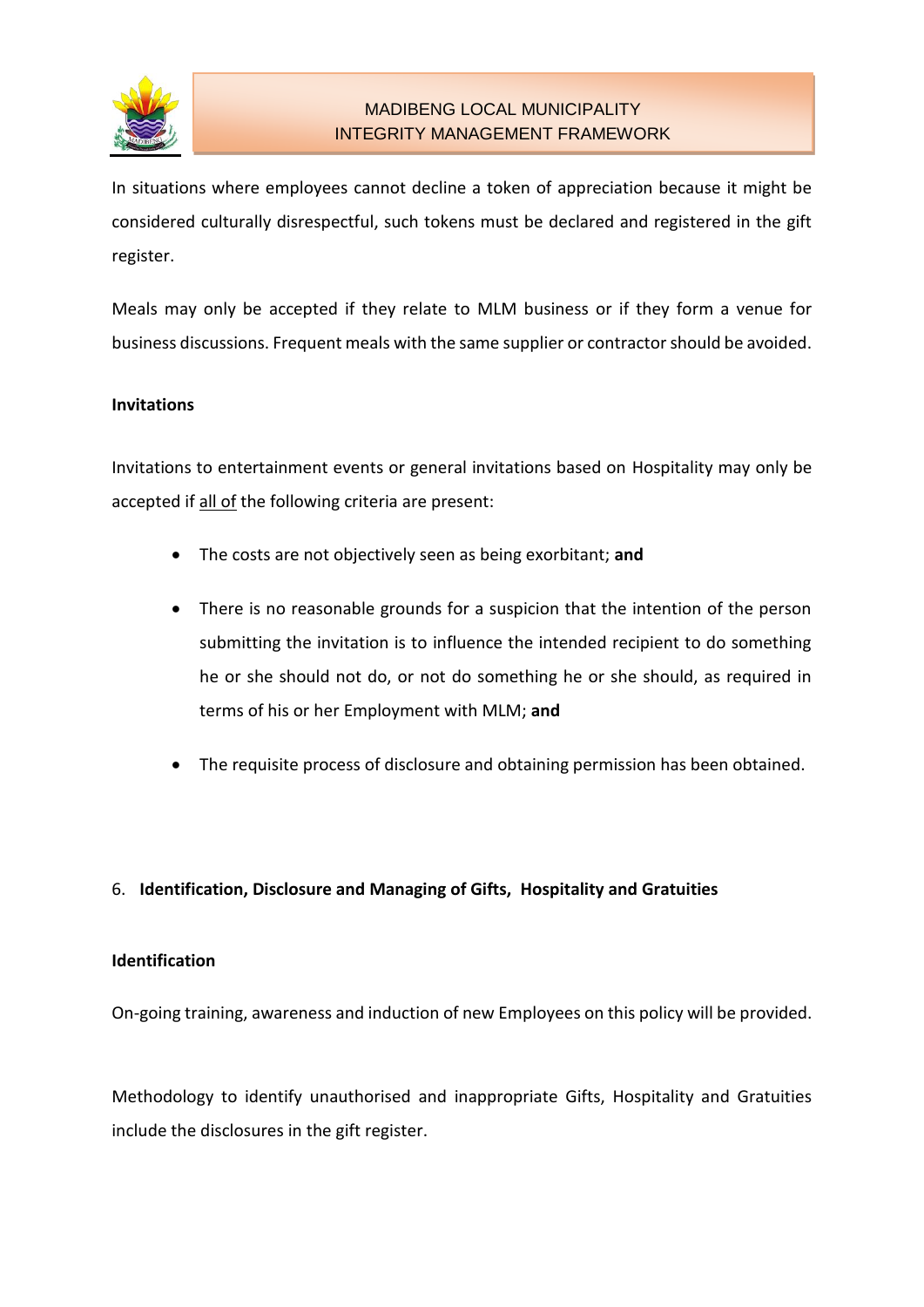

Gifts, Hospitality and Gratuities are or appear to be linked to a forthcoming regulatory or commercial decision

Offers of Gifts, Hospitality and Gratuities received at a time when the relevant supplier contract is about to expire or is up for renewal

Frequent/repeated offers of Gifts, Hospitality and Gratuities from the same supplier

Offers of personal favours or other treatment of a preferential nature (for example, goods or services free of charge or at artificially reduced prices, holidays or other accommodation of any nature, payment of travelling costs, personal loans).

Offers from suppliers or contractors to use products for a trial-period. Once the trial period is over you will have the option to purchase or return the item. For example, cellular phones, laptops etc.

The value of the gift or entertainment is lavish or disproportionate.

Thus when considering the receipt of Gifts, Hospitality and Gratuities, the following factors need to be taken into account:

- o Is the proposed Gifts, Hospitality and Gratuities legal?
- o The intention behind the Gifts, Hospitality and Gratuities? Is it merely a gesture of general goodwill or has it been offered with the intention or expectation of receiving a specific business advantage in return?
- $\circ$  What is the value or the cost thereof? Does it genuinely represent something, in the given context, of modest value which could not reasonably be construed as having been given with an improper intention?
- o The risk that it could be misconstrued by an objective third party as an attempt to gain an improper advantage.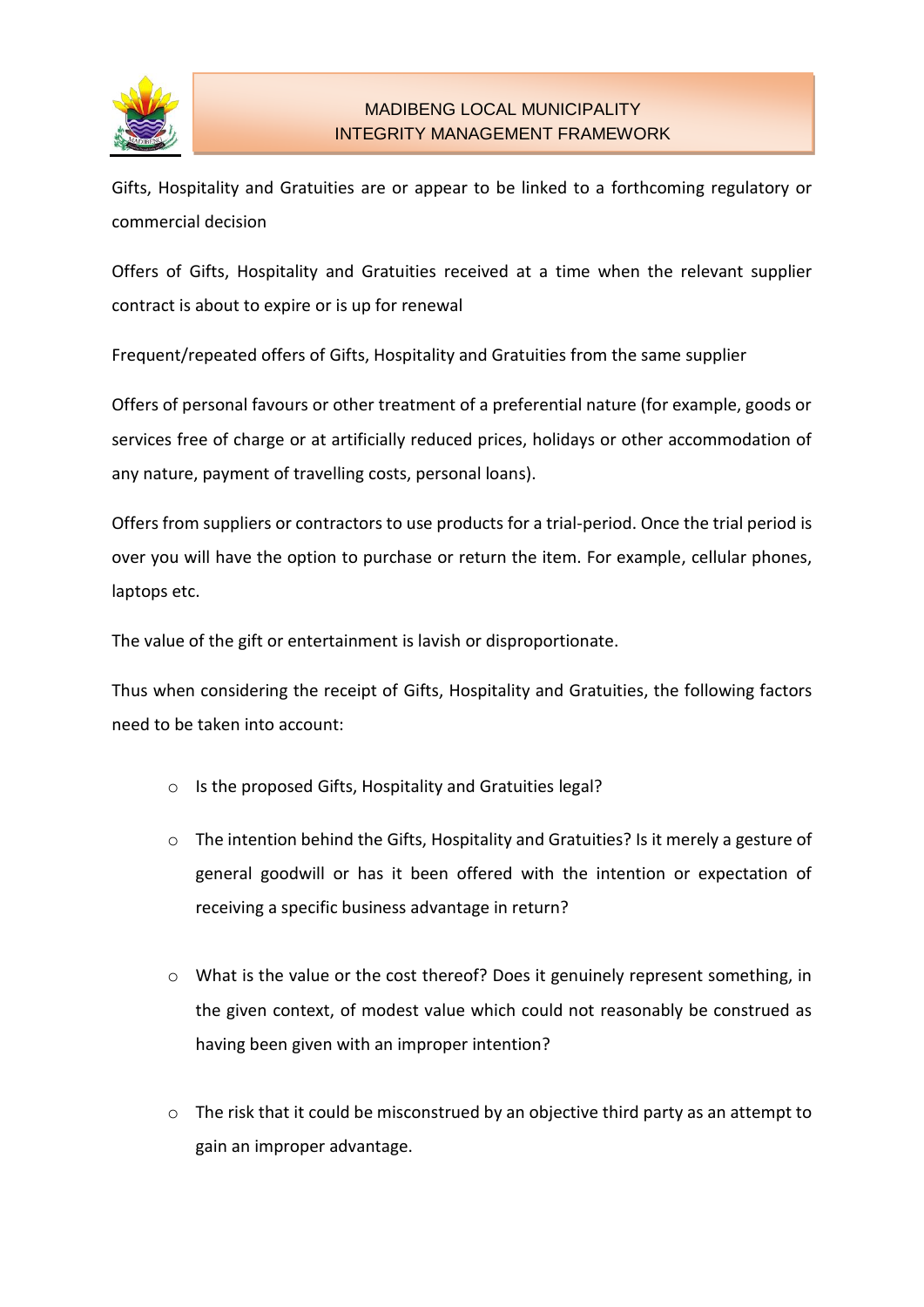

### **Disclosure**

- This policy to be read in conjunction with the approved Supply Chain Management Policy of MLM.
- All Gifts, Hospitality and Gratuities, of any amount must be disclosed and documented in the departments gift register. This includes gifts of any amount.
- Employees should consult with their line manager when they are in doubt as to the appropriateness of any proposed Gifts, Hospitality and Gratuities.
- It remains the responsibility of the Employee to ensure that the relevant information is captured upon accepting a Gifts, Hospitality and Gratuities.
- Permission from your line manager must be sought where the gift/hospitality exceeds R350. Where permission must be sought, it must be done as soon as reasonably practicable **after** the offer has been made, and **before** the offer is accepted or received but no later than 2 days of the offer. Such permission must be sought from the offeree's line manager, or in the case of a Non-Executive Board Member, from the Chairperson of the Audit Committee.
- Gifts below the value of 350 shall only be allowed once a year.
- Gifts/hospitality of the value of R1 000 R1 500 must be approved by the Head of Department.
- Line management, on receipt of the application for permission, must apply the prescripts contained in this policy when assessing the application for permission. Whether the line manager rejects or approves the application for permission, his or her decision **must** be communicated.
- No cash may be accepted
- Exorbitant gifts/hospitality may not be allowed i.e. gifts/hospitality in access of R1500.

It is the offeree's responsibility to, where an application for permission is approved, abide with the disclosure requirements reflected below.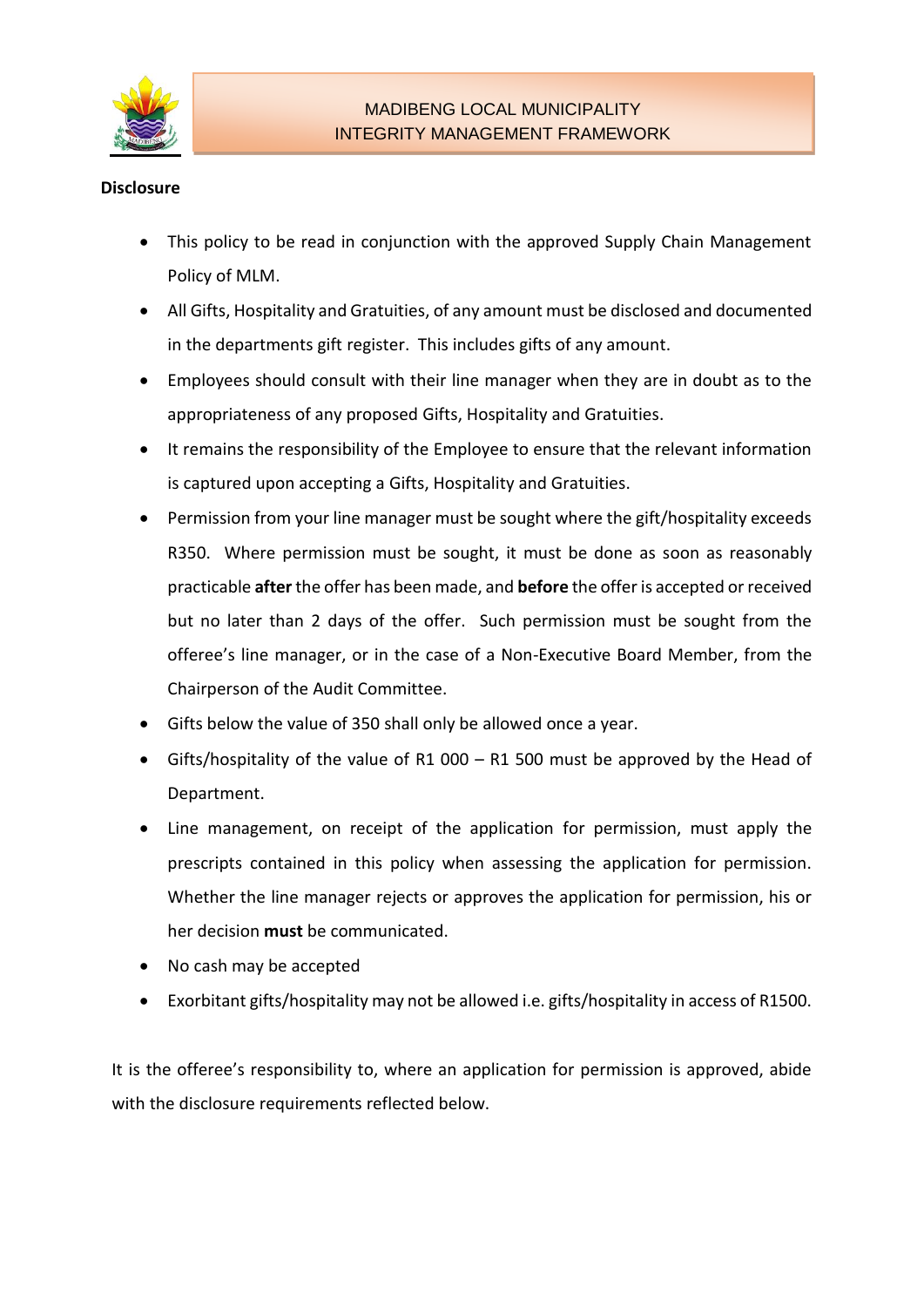

#### **Management**

Gift registers shall be managed and maintained by each MLM department.

A monthly report will be produced by each department to the Integrity Management Committee (IMC) for consideration.

No person who has access to any of the above gift registers shall disclose any information contained in the disclosure or the register, to any person other than a person who has access to the registers, except where such disclosure is required for the enforcement of this policy.

#### 7. **Contravention**

A contravention of this gift policy may also amounts to a criminal offence. Section 10 of PRECCA states that it is a criminal offence to accept 'unauthorized gratification' for anything you do relating to your workplace.

Compliance with this policy is mandatory for all Employees of MLM. Non-compliance and/or breach of this policy will be viewed as serious misconduct which can result in disciplinary action that may include the termination of employment or the termination of any independent contractor, secondment or labour broker agreement.

#### 8. **Policy Review**

This policy will be reviewed annually and revised as necessary**.**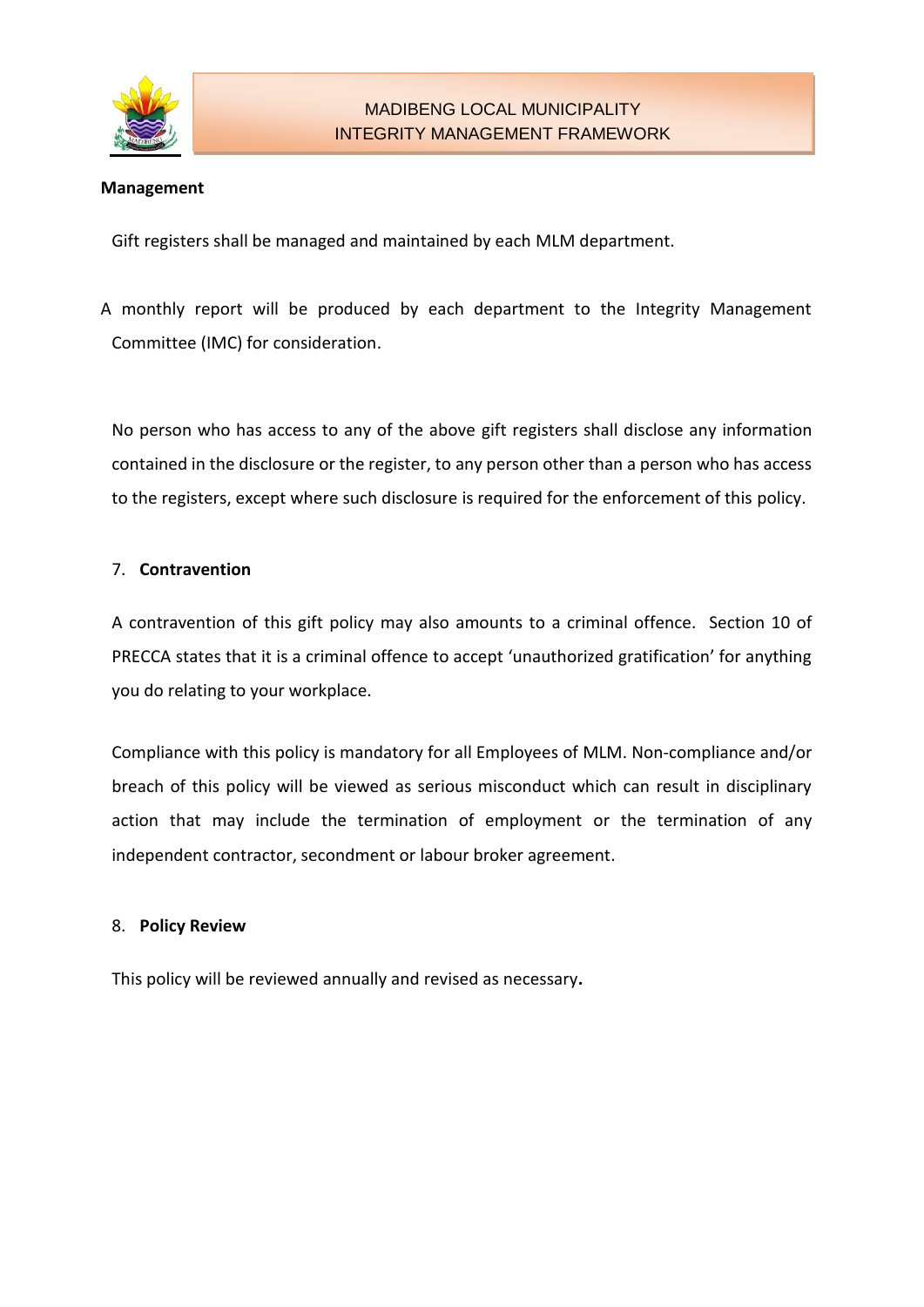

### 9. **Roles and Responsibilities**

The Accounting Officer or his duly authorised delegate(s) accepts overall responsibility for implementation and monitoring of this Policy.

### 10. **Reporting**

Every Employee has a duty to report all suspected incidents of a breach of this policy to the Head of Risk. If an Employee wishes to remain anonymous, the Employee may call the independent Fraud Hotline**.**